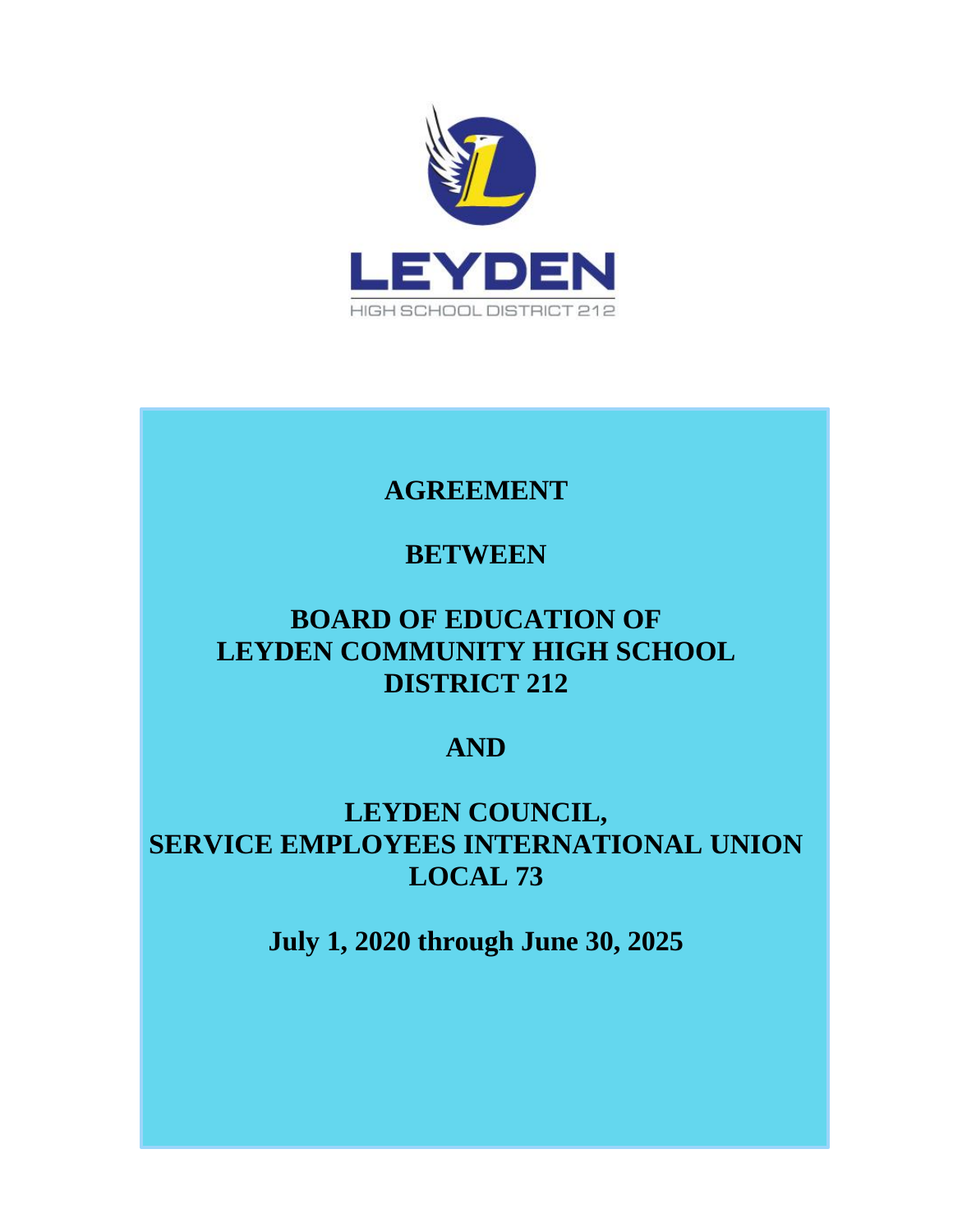# **Table of Contents**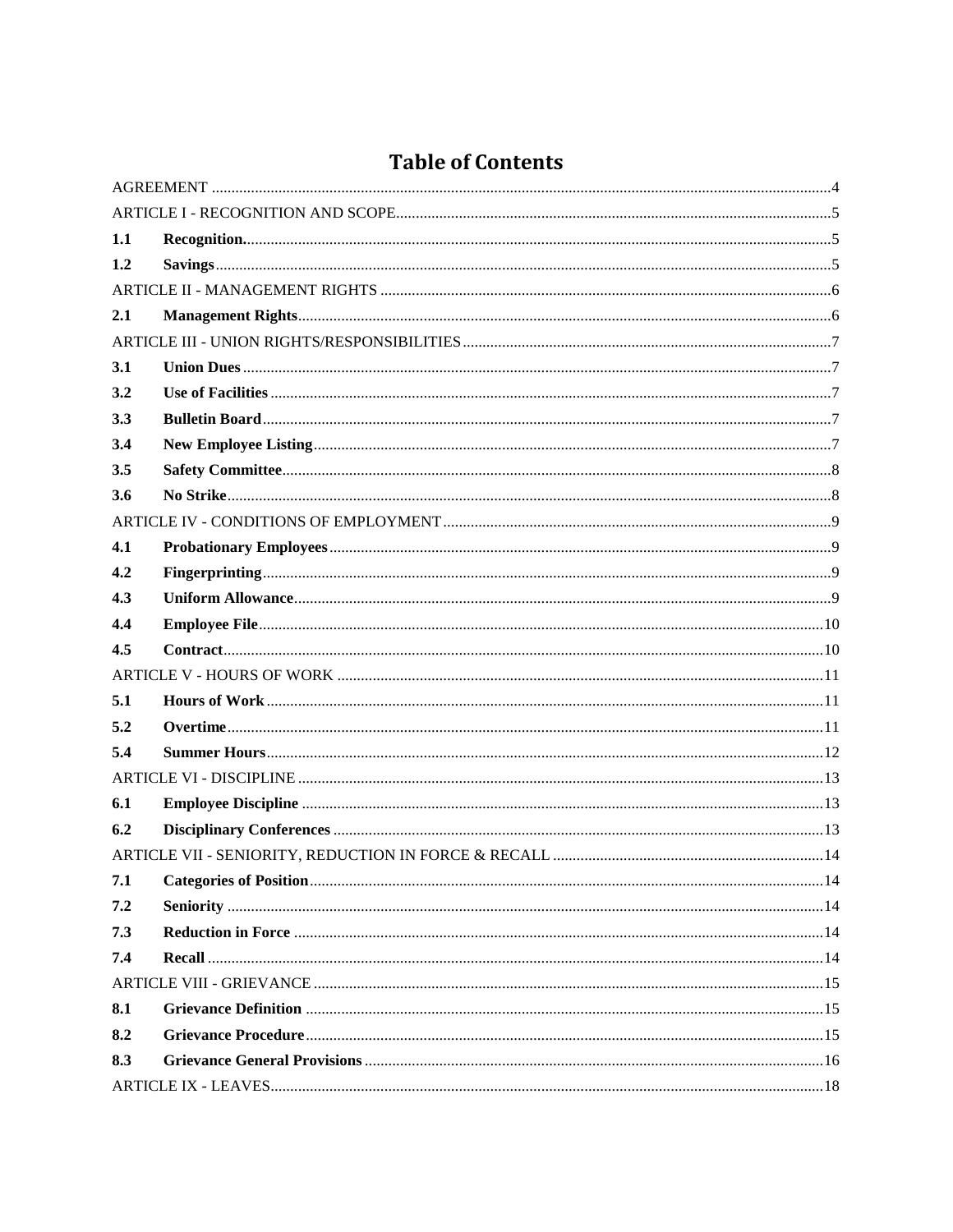| 9.1         |  |  |  |  |
|-------------|--|--|--|--|
| 9.2         |  |  |  |  |
| 9.3         |  |  |  |  |
| 9.4         |  |  |  |  |
| 9.5         |  |  |  |  |
|             |  |  |  |  |
| <b>10.1</b> |  |  |  |  |
| 10.2        |  |  |  |  |
| 10.3        |  |  |  |  |
| 10.4        |  |  |  |  |
|             |  |  |  |  |
| <b>11.1</b> |  |  |  |  |
|             |  |  |  |  |
| <b>12.1</b> |  |  |  |  |
| 12.2        |  |  |  |  |
|             |  |  |  |  |
| 13.1        |  |  |  |  |
| 13.2        |  |  |  |  |
| 13.3        |  |  |  |  |
| 13.4        |  |  |  |  |
| 13.6        |  |  |  |  |
|             |  |  |  |  |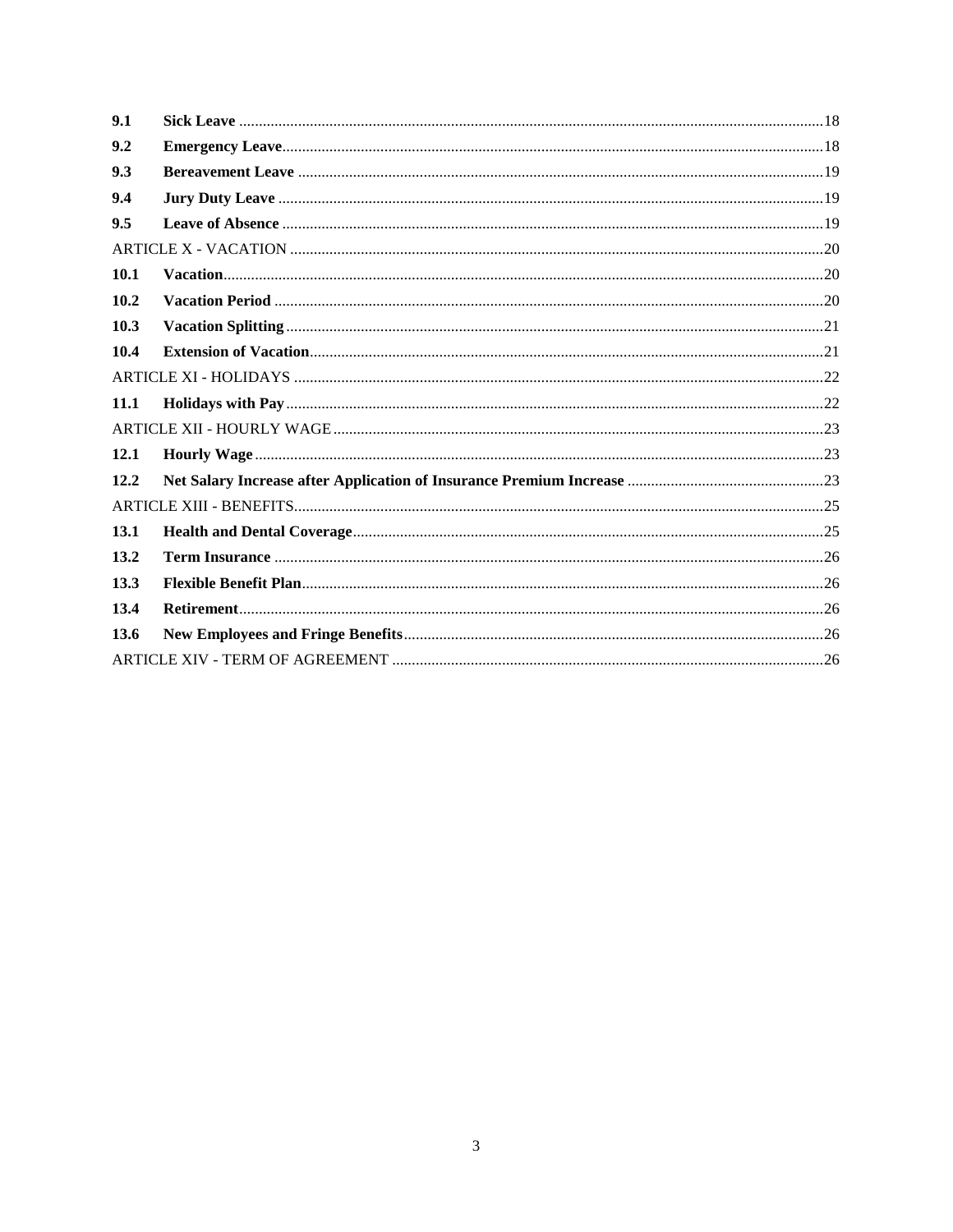## **AGREEMENT**

<span id="page-3-0"></span>This agreement is made and entered into by and between the Board of Education of Leyden Community High School District 212, Cook County, Illinois, hereinafter referred to as the "Board" and the Service Employees International Union (SEIU) Local 73, hereinafter referred to as the "Union."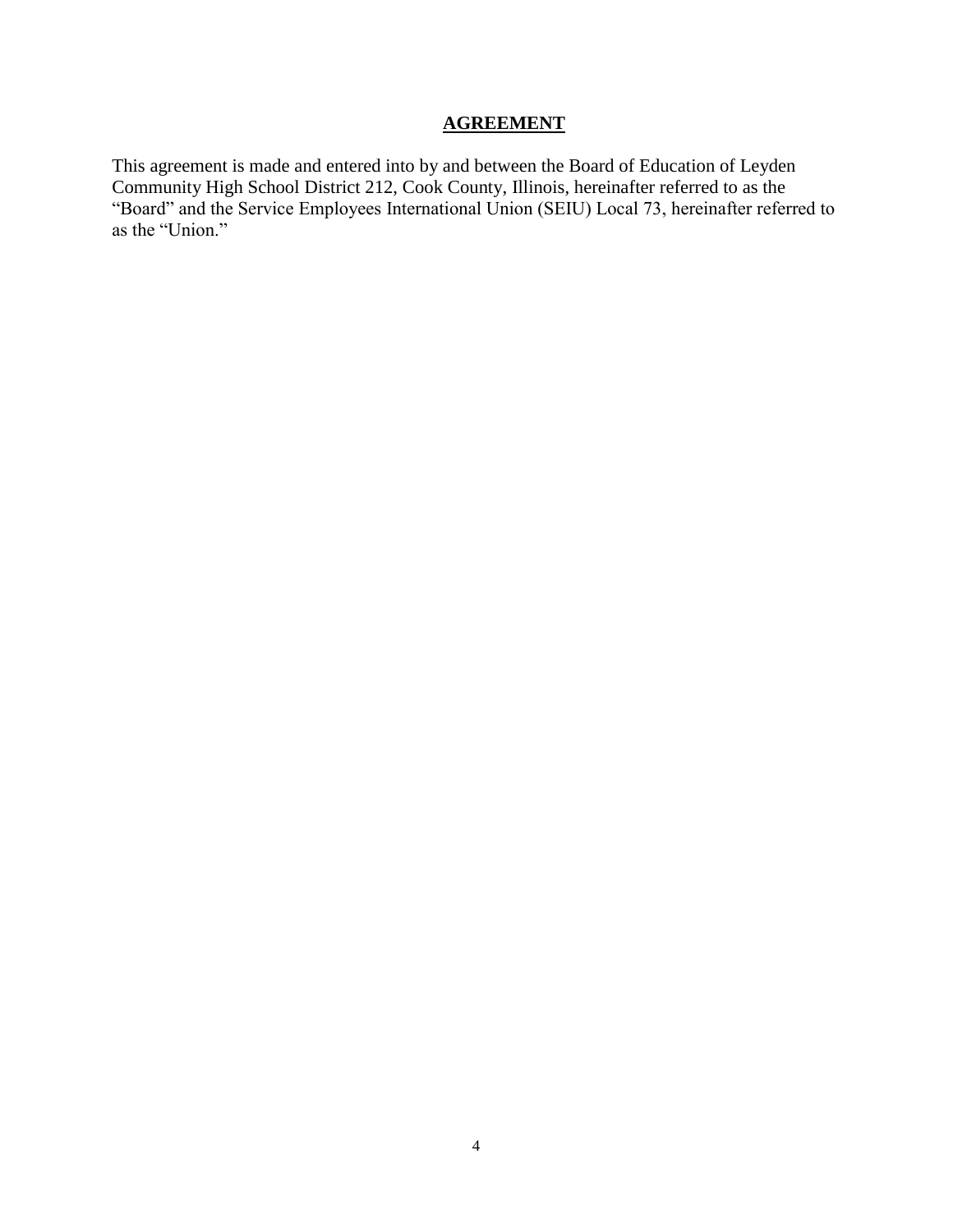# **ARTICLE I - RECOGNITION AND SCOPE**

#### <span id="page-4-1"></span><span id="page-4-0"></span>**1.1 Recognition.**

The Board recognizes the Union as the sole and exclusive bargaining agent for maintenance and custodial employees regularly scheduled to work at least (3) hours per day each five (5) day work week or fifteen (15) hours per week, excluding supervisory personnel and part-time watch.

#### <span id="page-4-2"></span>**1.2 Savings**

Should any article, section or clause of this Agreement be declared illegal by a court of competent jurisdiction over the Board and the Union, said article, section or clause, as the case may be, shall be deleted from this Agreement to the extent that it violates the law; but the remaining articles, sections or clauses shall remain in full force and effect for the duration of the Agreement, if not affected by the deleted article, section or clause.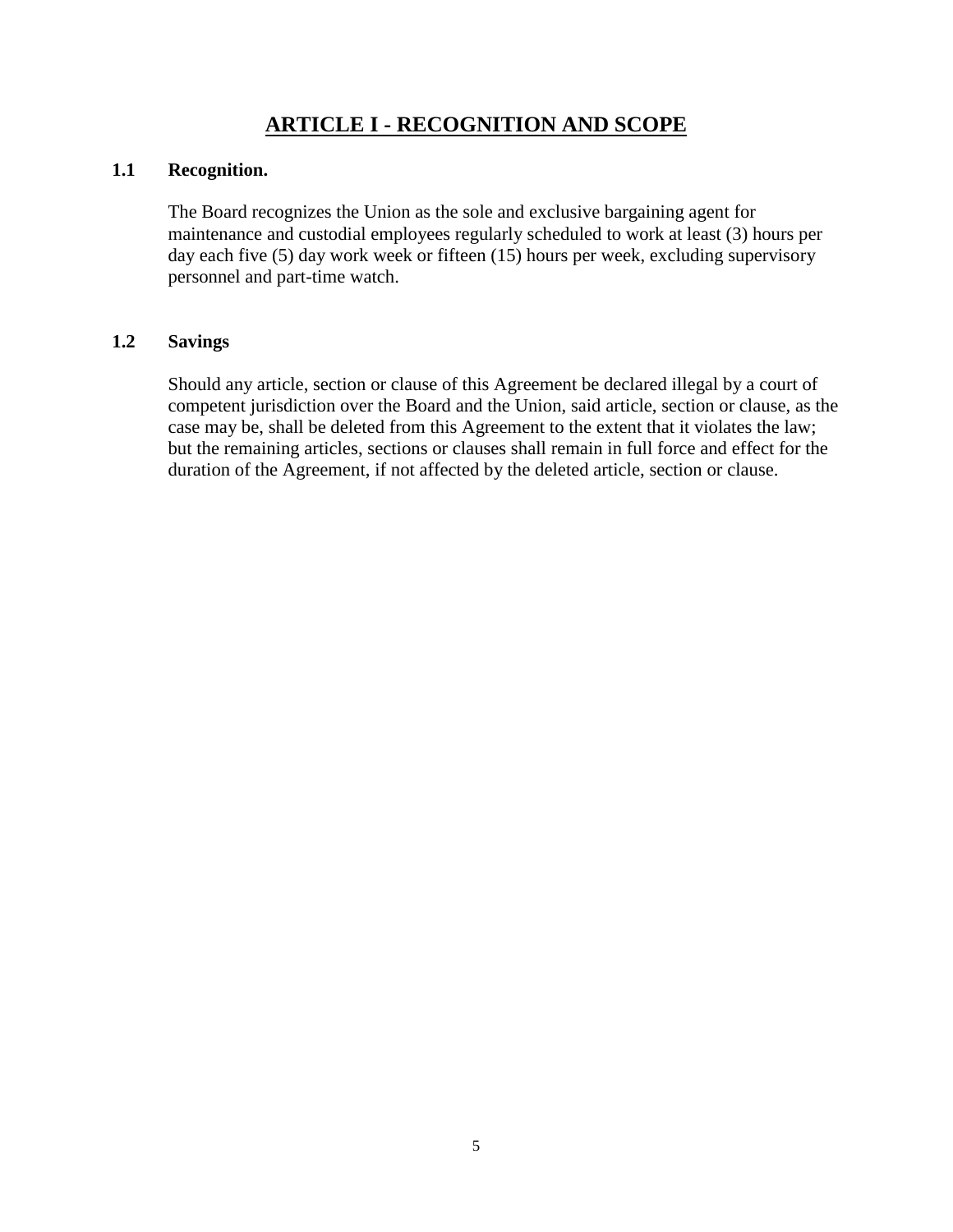# **ARTICLE II - MANAGEMENT RIGHTS**

#### <span id="page-5-1"></span><span id="page-5-0"></span>**2.1 Management Rights**

The Board shall have and retain all management rights and functions not specifically abridged by the provisions of this Agreement including, but not limited to, the full and exclusive right to hire, fire, assign, promote, layoff, direct, discipline, transfer, suspend, evaluate, determine the qualifications of employees, assign job classifications, determine the extent of, and control, the operations of the District, make work rules, subcontract, determine the methods, standards and extent of work, and determine the content of jobs. Nothing in this management rights clause diminishes the Board's duty, if any, under the Illinois Educational Labor Relations Act (the "Act") to negotiate mid-term changes in wages, hours and working conditions not specifically covered by this Agreement; provided, however, enforcement of any such duty by the Union shall be solely through the Illinois Educational Labor Relations Board and not through the grievance procedure and nothing in this Agreement diminishes the Board's authority to implement changes in working conditions not specifically covered by this Agreement after satisfaction of the Board's duty, if any, to negotiate such changes.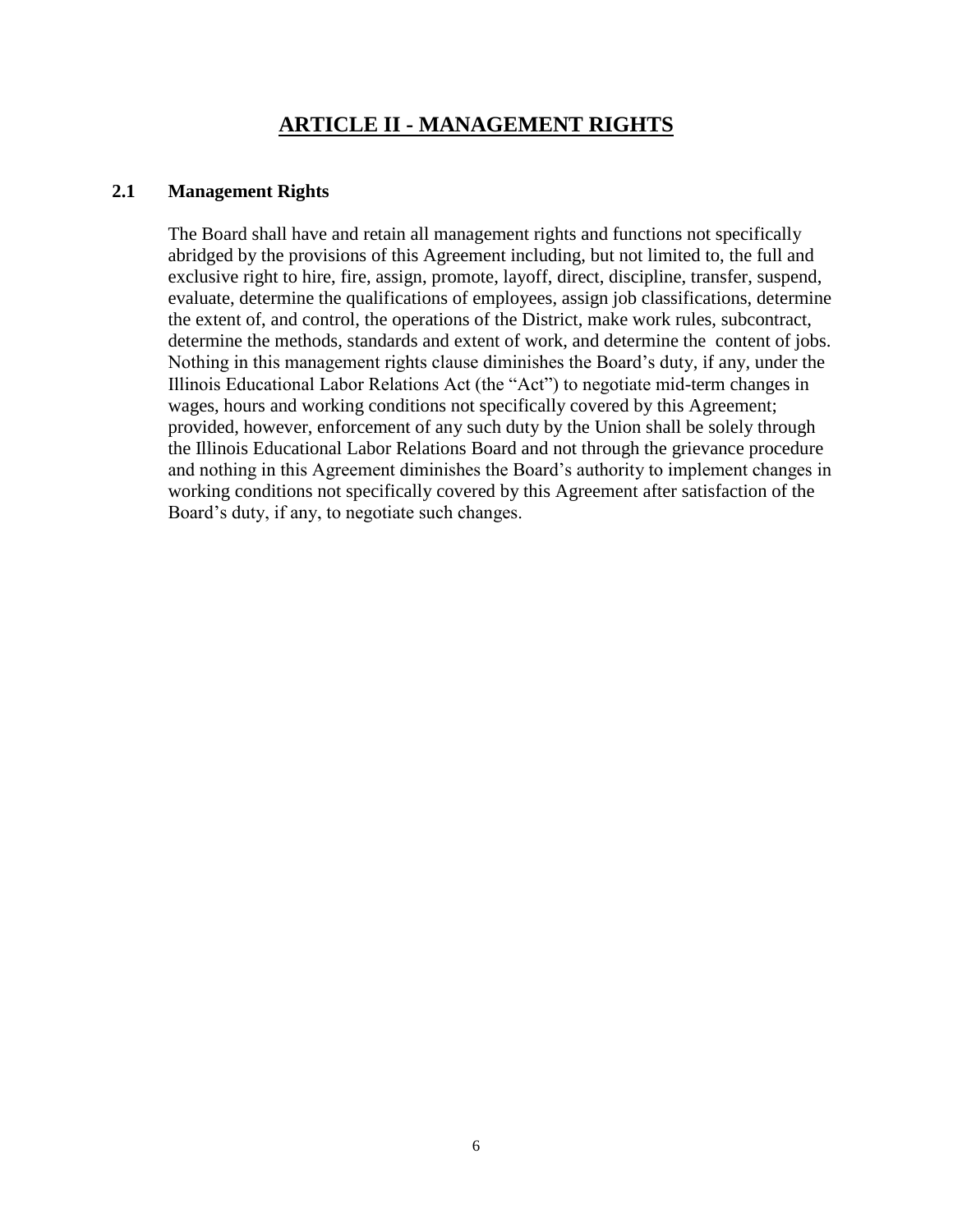# **ARTICLE III - UNION RIGHTS/RESPONSIBILITIES**

#### <span id="page-6-1"></span><span id="page-6-0"></span>**3.1 Union Dues**

The Board agrees that it shall, upon written request of an employee, withhold from the compensation of that employee any dues payable by such employee to the Union and, if also authorized, a contribution to the SEIU Local Committee on Political Education (COPE). The Board shall transmit such withholding separately to the Union official designated, in writing, by the Union on a monthly basis. COPE deductions shall be withheld and transmitted once per school year in coordination with the employee contributions. Nothing herein shall prevent an employee from revoking the employee's written request to have dues and/or COPE fund deductions withheld from compensation, in which case the Board shall promptly discontinue such withholding after receipt of such written request, with a copy of such request sent to the Union President. The Union agrees to refund to the employee any dues or COPE fund deduction which may have erroneously been deducted or remitted to the Union and the employee and the Union shall have no claim against the Board.

#### <span id="page-6-2"></span>**3.2 Use of Facilities**

The Union may request to use school district facilities to hold Union meetings. This request shall be made to the Assistant Superintendent and shall be in writing. Employees may attend no more than two (2) Union meetings during any school year on school grounds during working hours, and these meetings shall not exceed one-half hour in length. Employees shall not be paid to attend such meetings and must punch out prior to the meeting. Union representatives shall not meet with individual maintenance/custodial employees during working hours.

#### <span id="page-6-3"></span>**3.3 Bulletin Board**

The Union, by its officers, may be allowed bulletin board privileges in quarters set aside for such employees for the purpose of publishing meeting notices and other matters affecting the membership employed by the Board of Education.

#### <span id="page-6-4"></span>**3.4 New Employee Listing**

Names and addresses of newly hired employees covered by this Agreement shall be sent to the Union quarterly. All newly hired employees will be instructed how to access a copy of this Agreement from the Leyden website by the Human Resources Office.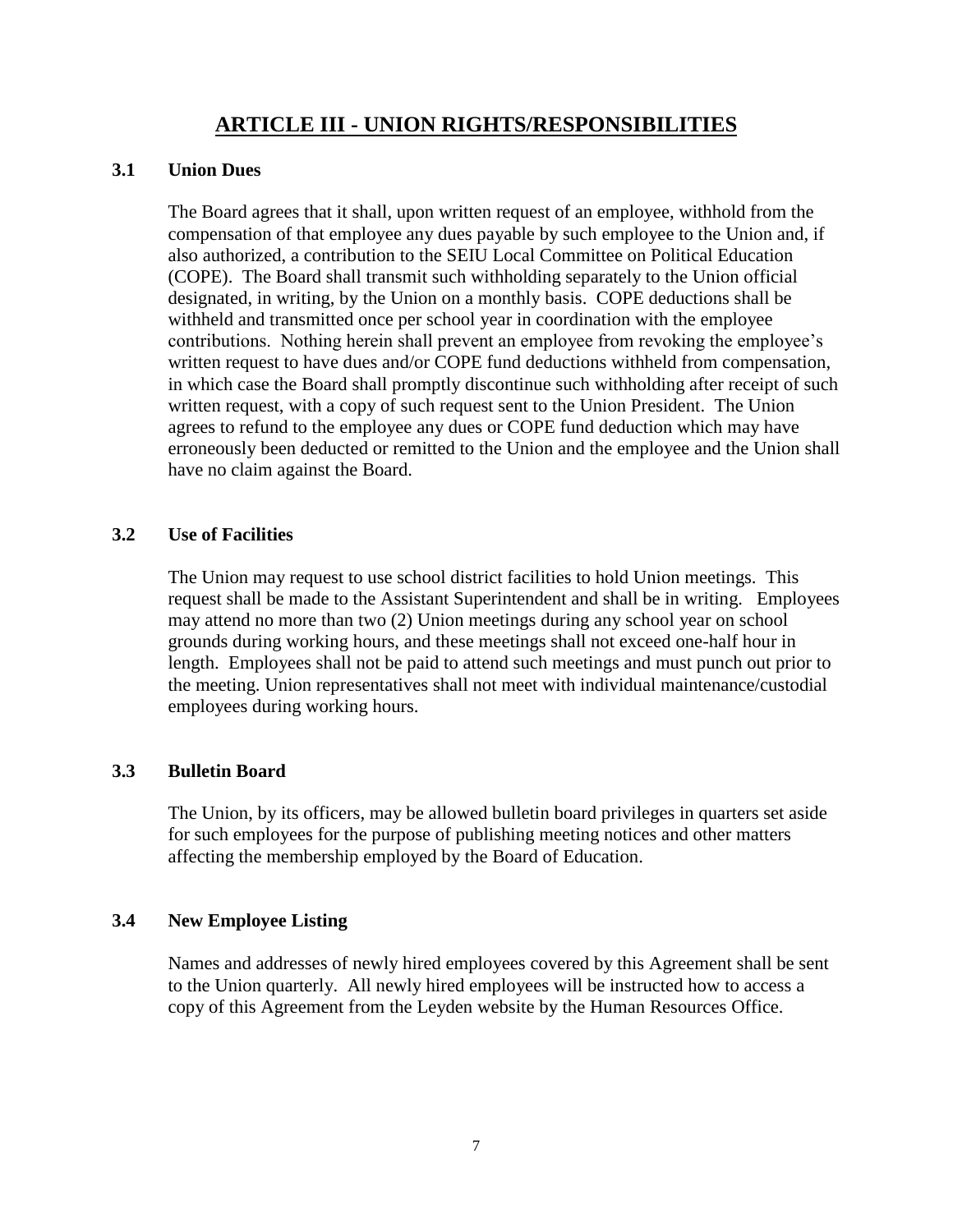## <span id="page-7-0"></span>**3.5 Safety Committee**

The Board of Education is committed to the goal of maintaining a safe and healthy environment for all employees and students. A Safety Committee shall make recommendations to the Assistant Superintendent and/or Chief Financial Officer for the maintenance of a safe and healthy environment. The Union President may appoint two (2) representatives to this committee.

#### <span id="page-7-1"></span>**3.6 No Strike**

During the term of this Agreement, in no event shall the Union nor any of its members, agents or any employees for any reason authorize, institute, facilitate, condone or engage in a slow down, work stoppage, picketing which would disrupt the operation of the schools or a strike.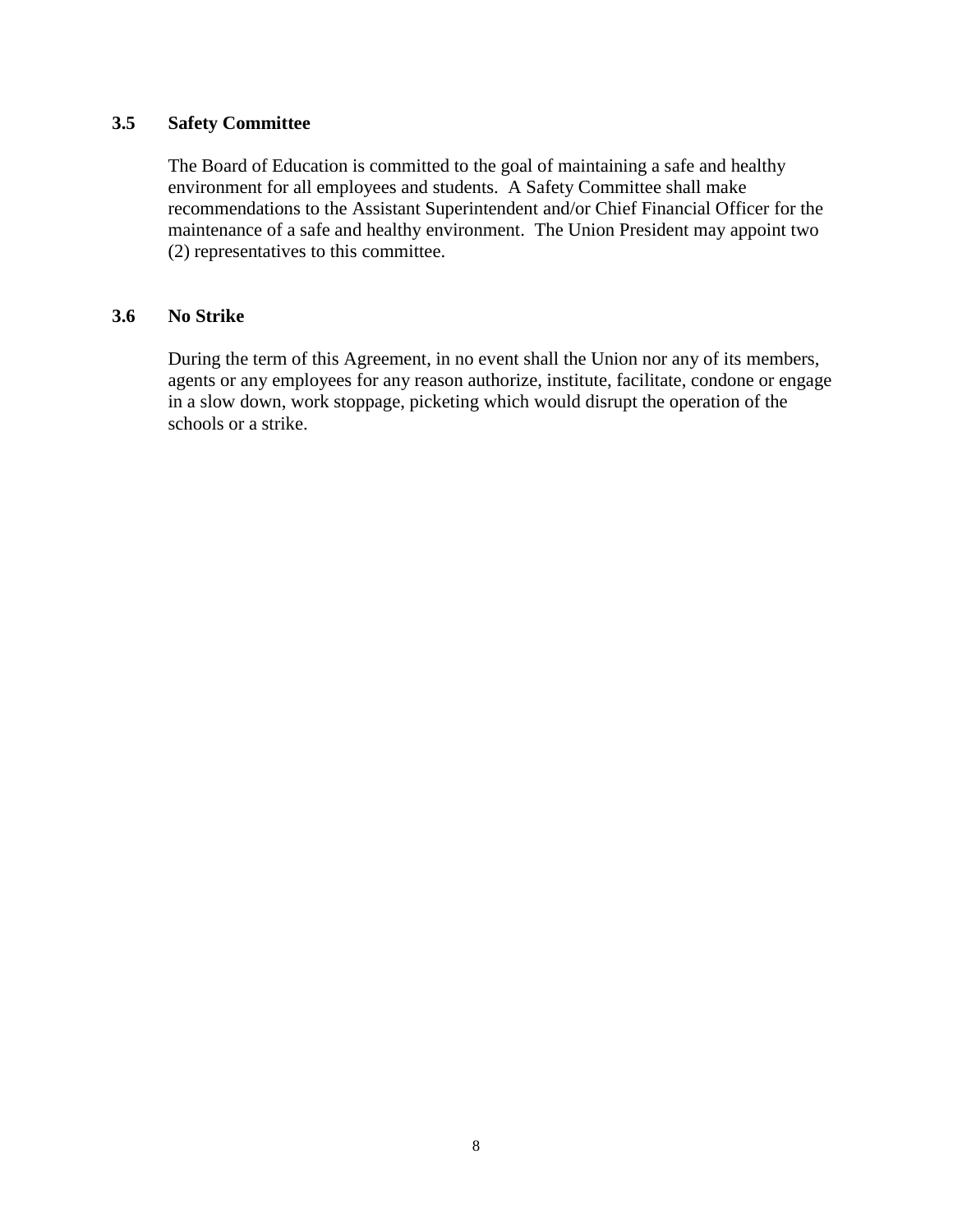# **ARTICLE IV - CONDITIONS OF EMPLOYMENT**

## <span id="page-8-1"></span><span id="page-8-0"></span>**4.1 Probationary Employees**

Probationary employees may be discharged without cause and without recourse to the grievance procedure at any time during their first six (6) months of employment. The first six (6) months of employment for new employees or those hired after a break in continuous service shall be the probationary period.

Employees employed for a period of less than twelve months who are transferred to a new position either voluntarily or involuntarily shall also have a new probationary period of four (4) months for the newly transferred to position. These employees may also be discharged without cause and without recourse to the grievance procedure. However such employees shall not lose any of the benefits they acquired before the transfer.

During the initial probationary period the employee shall not be entitled to any fringe benefits. Following the probationary period, full-time forty (40) hour per week employees shall be eligible for the fringe benefits provided for in this Agreement.

# <span id="page-8-2"></span>**4.2 Fingerprinting**

The Board shall require the fingerprinting of any employee who has not previously been fingerprinted. Fingerprinting shall be at the Board's expense, and shall occur during the employee's regular workday. The Board may have the fingerprints submitted to the Illinois State Police and the Federal Bureau of Investigation. A complete copy of any report the Board receives from the State Police or FBI based on the results of the fingerprint submission shall be provided to the fingerprinted employee. For purposes of this Section, any employee required to be fingerprinted shall be considered an "applicant for employment" pursuant to 10-21.9 of the School Code.

#### <span id="page-8-3"></span>**4.3 Uniform Allowance**

Full-time employees shall receive, upon initial employment with the district and at the employee's expense, five complete sets of uniforms. On July 1 following the probationary period, full-time employees may request up to four items of approved uniform clothing. Requests shall be made to the Supervisor of Building and Grounds or Transportation Supervisor, and approved items shall be purchased at the Board's expense.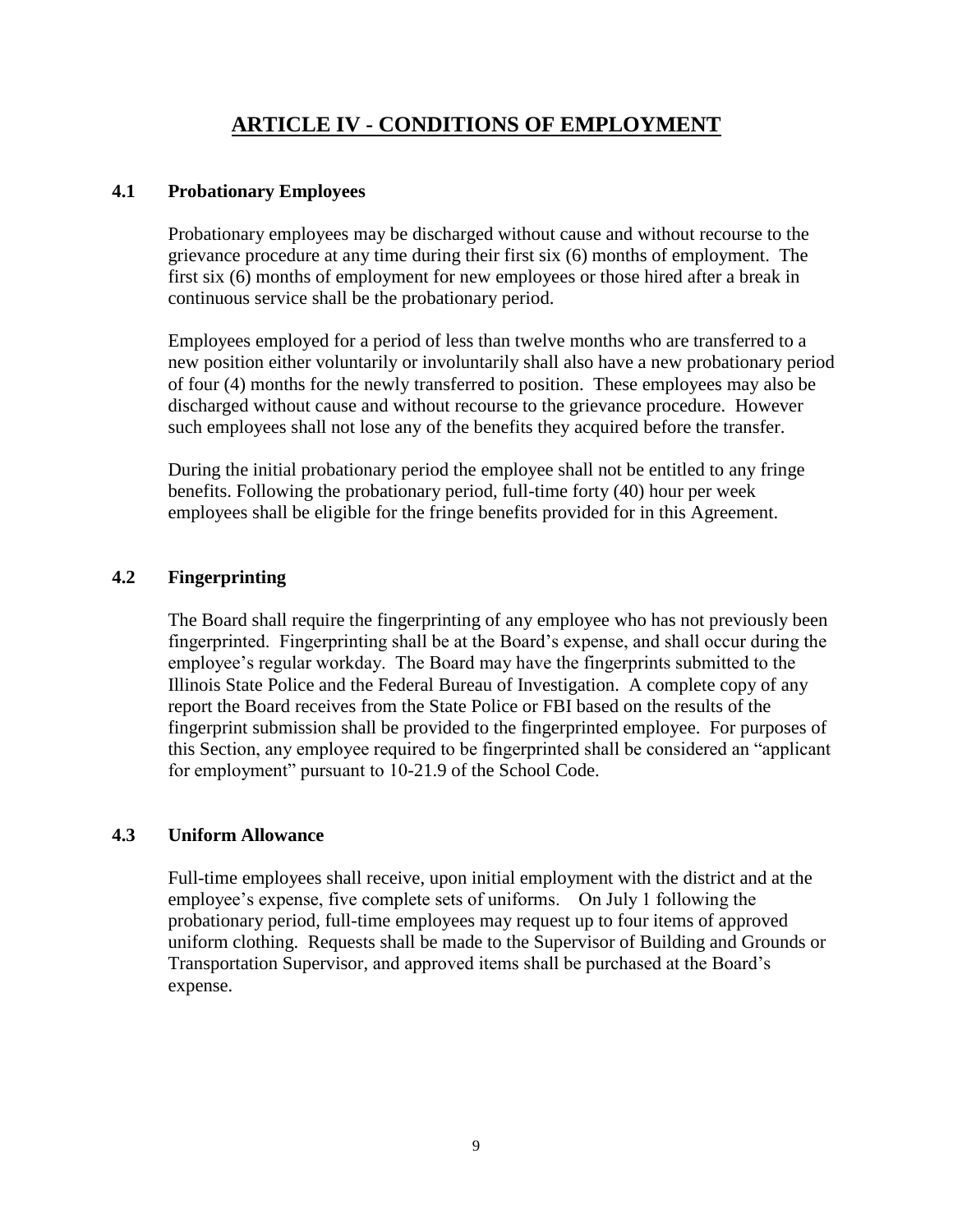## <span id="page-9-0"></span>**4.4 Employee File**

After five (5) years, if there are no other negative reports or similar instances, any derogatory material older than five (5) years may be removed upon the employee's request to the Assistant Superintendent or designee, in the sole discretion of the Assistant Superintendent or designee.

## <span id="page-9-1"></span>**4.5 Contract**

The Board will post a copy of this agreement on the Leyden website in an indexed PDF or other non-editable format, provide access to employees, and provide the Union with an editable version in MS Word or other suitable program.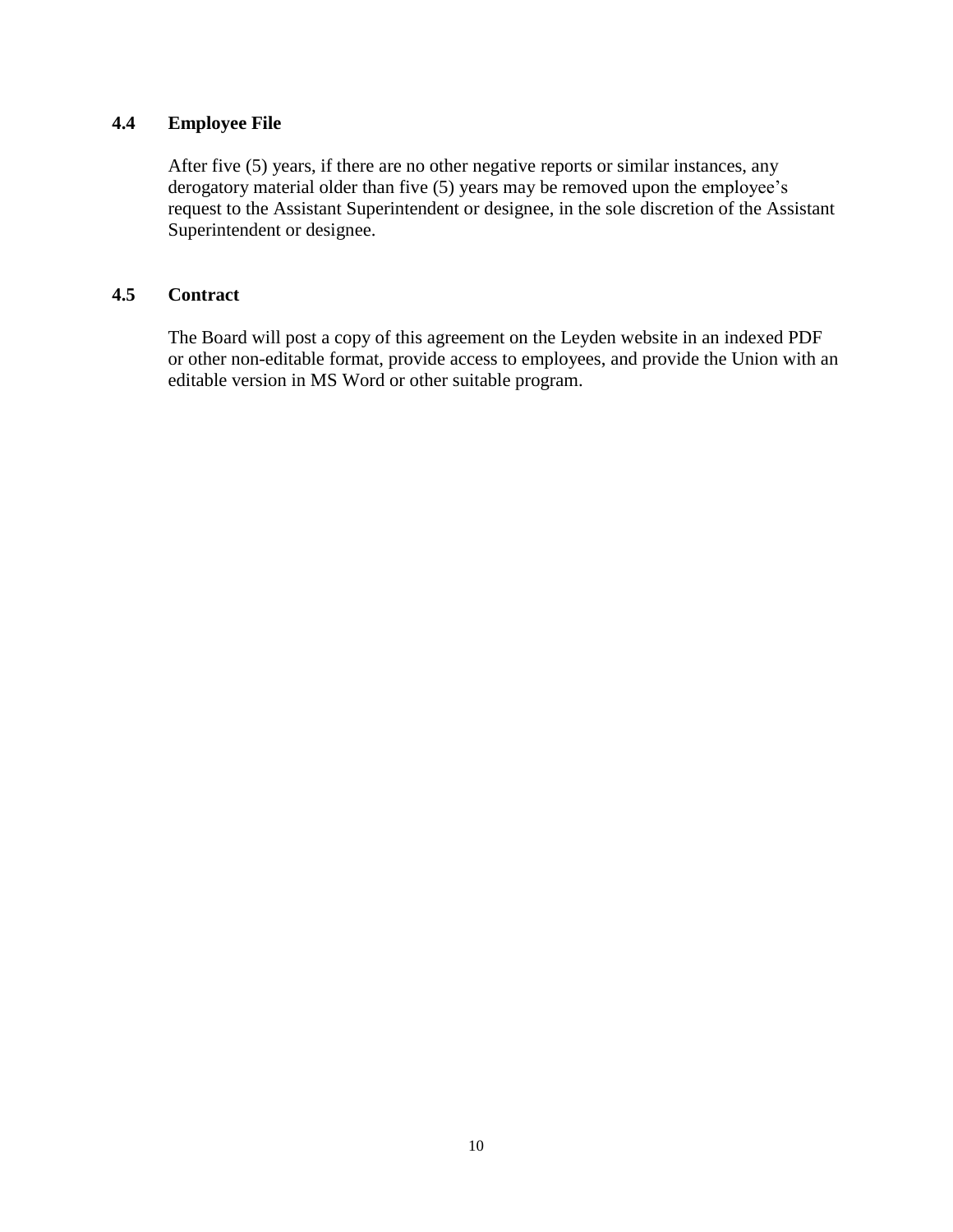# **ARTICLE V - HOURS OF WORK**

## <span id="page-10-1"></span><span id="page-10-0"></span>**5.1 Hours of Work**

- 1. The standard workday shall consist of eight and one-half (8 ½) consecutive hours; this shall include a one-half (1/2) hour unpaid lunch period.
- 2. The standard workweek shall consist of forty (40) working hours, eight (8) hours a day, five (5) days a week, Monday through Friday.
- 3. At the option of the Supervisor of Building and Grounds, staggered working days may be assigned to all maintenance and custodial employees on the basis of one (1) day per month.
- 4. The HVAC position hours will be 5:55 a.m. through 2:25 p.m. from November  $1<sup>st</sup>$ through April  $1<sup>st</sup>$  each year.
- 5. An employee will receive a minimum of two (2) hours of overtime pay for noncontiguous work assignments.

# <span id="page-10-2"></span>**5.2 Overtime**

Overtime shall be any authorized work performed after forty (40) hours worked per week, and paid at a rate of one and one-half times the employee's regular rate. The workweek for overtime shall be Saturday through Friday. Holidays, vacation and sick leave shall be considered as days worked.

An effort shall be made to equalize all overtime among the employees. Overtime work shall be limited to the ability of the individual employee as determined by the Supervisor of Building and Grounds or Transportation Supervisor to perform the work available.

Any employee who fails to work overtime whenever it is his turn shall be passed over until his next regular turn. Overtime is required, except that an employee will be allowed to refuse a total of up to ten (10) hours overtime per year.

In order for any maintenance/custodial employee to be eligible for overtime pay on Saturday, Sunday, or a holiday, he must report to work the day before and the day after the Saturday, Sunday, or holiday. It is understood that there may be emergencies of such a nature that this is not possible, in such an event, the employee may be asked to furnish certification of such emergency, death in the family, etc., in order to be eligible for overtime pay.

Employees required to work overtime for a facility use by an outside entity, when the hours to be worked are not continuous to their regular schedule, shall receive a maximum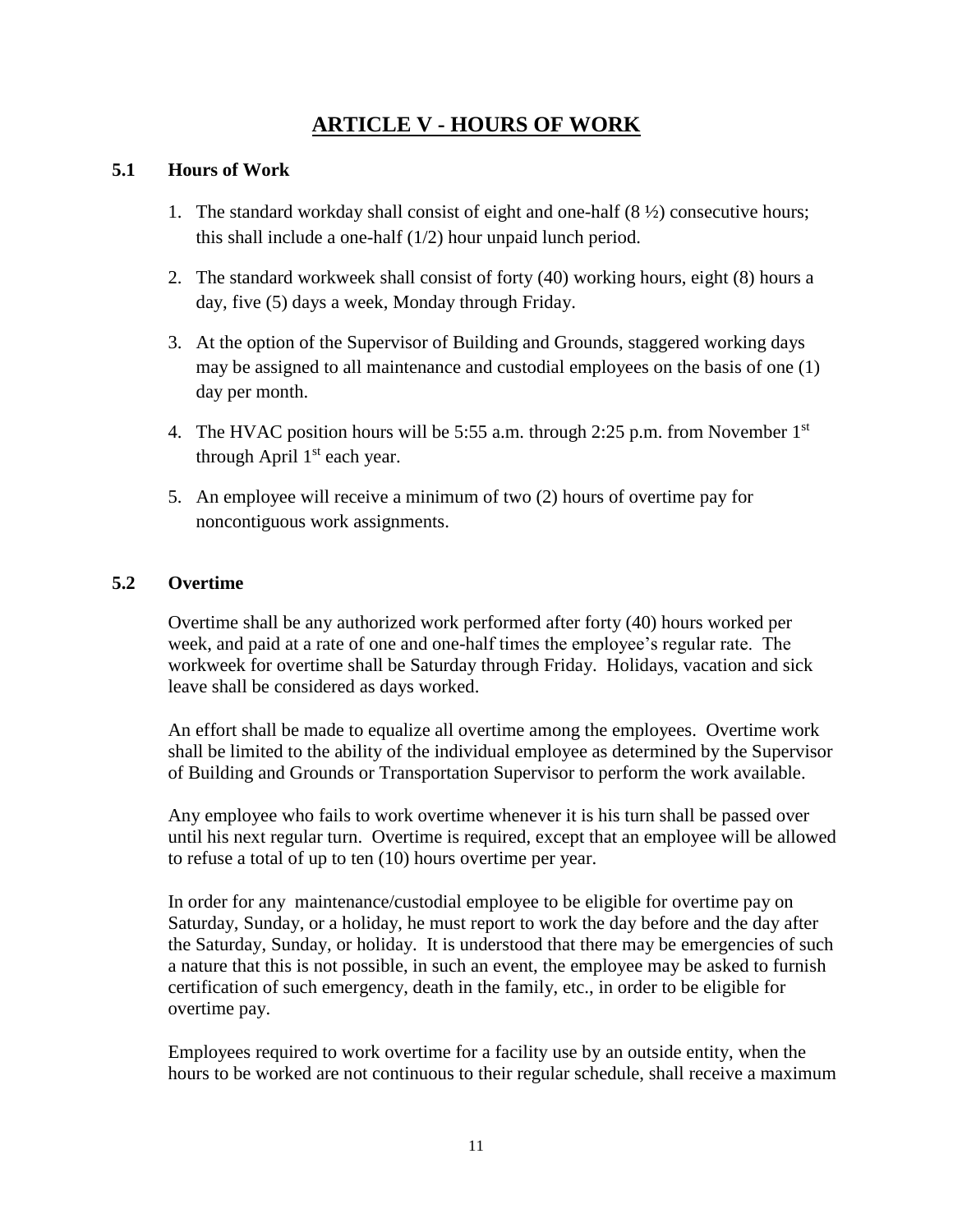guarantee of not less than three (3) hours of pay at the established overtime rate, even though less than three (3) hours are worked.

In the event an employee reports for overtime work and is informed at the time of reporting that the scheduled event has been cancelled, such employee shall receive two (2) hours pay at the regular rate and may be required to perform other duties.

## **5.3 Required Watch Duty**

During weekends, summer, winter and spring breaks, each custodial worker shall be required to work one week and/or weekend on watch duty as watch at their regular rate of pay. During this period, when not performing the watch duty, performance of regular working duties may be required.

If there is a volunteer to work the watch duty, this requirement will be waived. If the district is unable to staff the duty with volunteers, the duty shall rotate through the seniority list beginning with the lowest senior employee last required to take the position.

## <span id="page-11-0"></span>**5.4 Summer Hours**

During any period of time that the Leyden School District personnel receive "summer" hours, then the Board may meet with the Union to discuss the option for summer hours upon written request from the Union.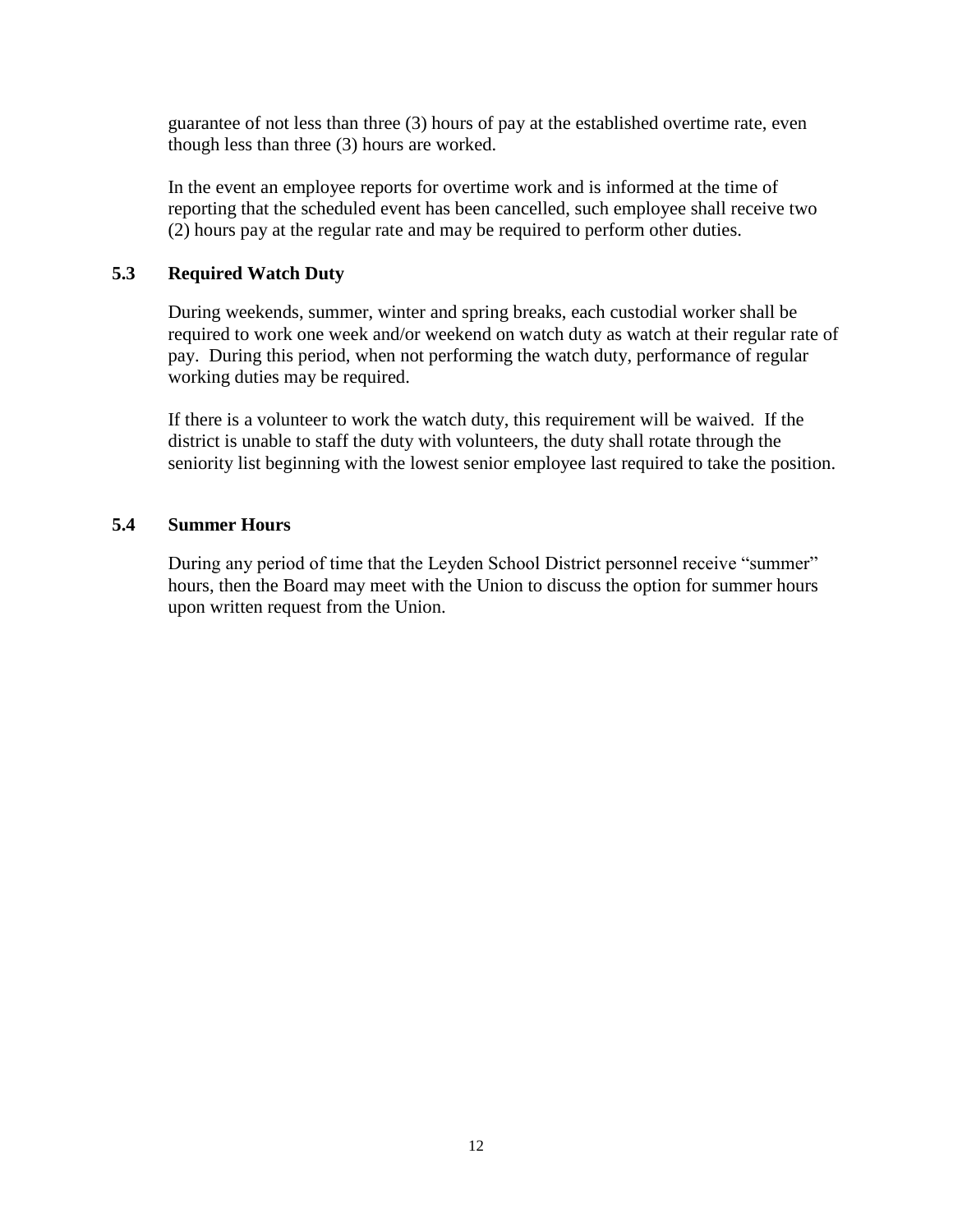# **ARTICLE VI - DISCIPLINE**

### <span id="page-12-1"></span><span id="page-12-0"></span>**6.1 Employee Discipline**

Employees who are not in probationary status shall be subject to suspension without pay or discharge by the Superintendent or the Board. Such employees shall be given notice of the charges and an opportunity to meet with the Superintendent, or designee. After meeting with the employee, the Superintendent shall determine what, if any, discipline shall be issued. This decision shall be provided to the employee in writing.

The Board reserves the right for the Board, Superintendent or designee to immediately suspend an employee without pay pending a hearing with the Superintendent or designee as outlined above.

Employees may appeal the decision of the Superintendent or designee to the Board of Education. Any such appeal must be submitted, in writing, and filed with the Superintendent no later than seven days before the next regular board meeting following the decision. If the decision occurs with less than seven days before the next regular meeting following the decision, the review must be requested in writing and filed with the Superintendent no later than seven days of the next regularly scheduled board meeting. At the hearing, the employee may be represented by the Union official of the employee's choice. The decision of the Board of Education shall be final and not subject to the grievance procedure.

#### <span id="page-12-2"></span>**6.2 Disciplinary Conferences**

Employees shall be entitled to have a Union representative at any meeting or hearing where discipline of the employee may take place, provided that the unavailability of the representative shall not be cause to delay any meeting or hearing if the employee has been given, if possible, at least 48 hours' notice of the meeting or hearing.

At the discretion of the Superintendent, the employee may be reassigned and/or suspended with or without pay pending the meeting or hearing. An employee shall not be entitled to pay for appearance at the disciplinary meeting or hearing held on non-working time. The rights afforded by this section shall be in addition to any rights in disciplinary conferences which the employee may have under the Illinois Educational Labor Relations Act. However, such IELRA right shall be enforceable only through the Illinois Educational Labor Relations Board and not though the grievance procedure in this Agreement.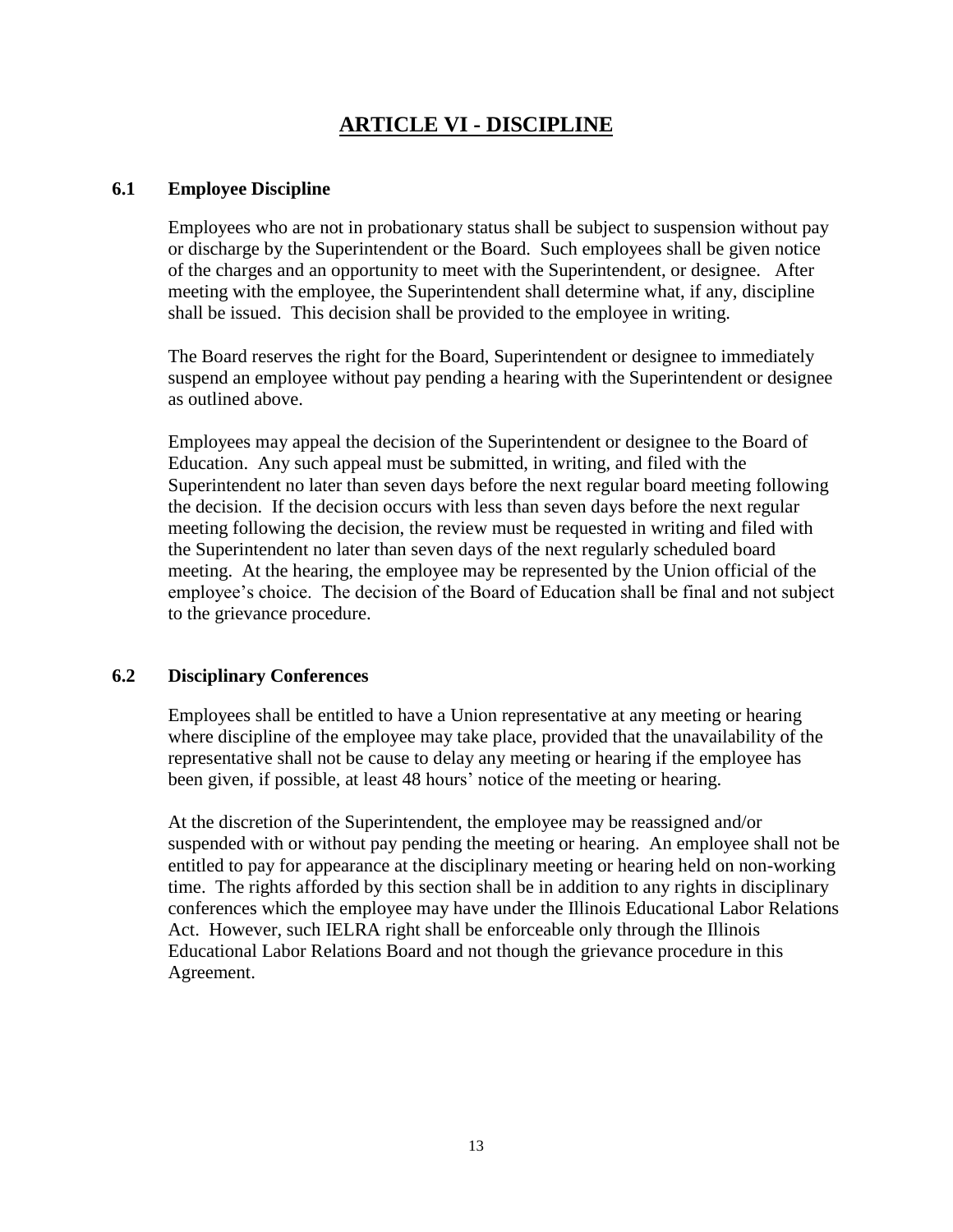# <span id="page-13-0"></span>**ARTICLE VII - SENIORITY, REDUCTION IN FORCE & RECALL**

## <span id="page-13-1"></span>**7.1 Categories of Position**

The categories of positions for seniority, reduction in force and recall are as follows:

- a) Custodian
- b) Night Watch
- c) Special Attendant
- d) Mechanic's Helper
- e) Maintenance (each of the following is a separate category)
	- a. Electrician
	- b. Plumber/General
	- c. Carpenter
	- d. Grounds
	- e. Painter
	- f. HVAC
	- g. Mechanic

# <span id="page-13-2"></span>**7.2 Seniority**

- a) The seniority of an employee shall date from the employee's last date of full-time hire in the District.
- b) If two or more employees have the same seniority, the Supervisor of Buildings and Grounds or Transportation Supervisor shall determine the more senior employee based on the needs of the District.
- c) The Board shall maintain and keep current a seniority list for each category of position based on overall district seniority. Each employee shall be placed on the seniority list for each category in which the employee has worked. The Assistant Superintendent shall provide a copy of the seniority lists to the union and post the list on the Leyden website no later than October 1 of each school year.

# <span id="page-13-3"></span>**7.3 Reduction in Force**

Reduction in force shall be by category of position based on total seniority in the District, with the least senior employee in the category dismissed from the category first.

# <span id="page-13-4"></span>**7.4 Recall**

Employees shall be recalled in the reverse order of the reduction in force by category of position.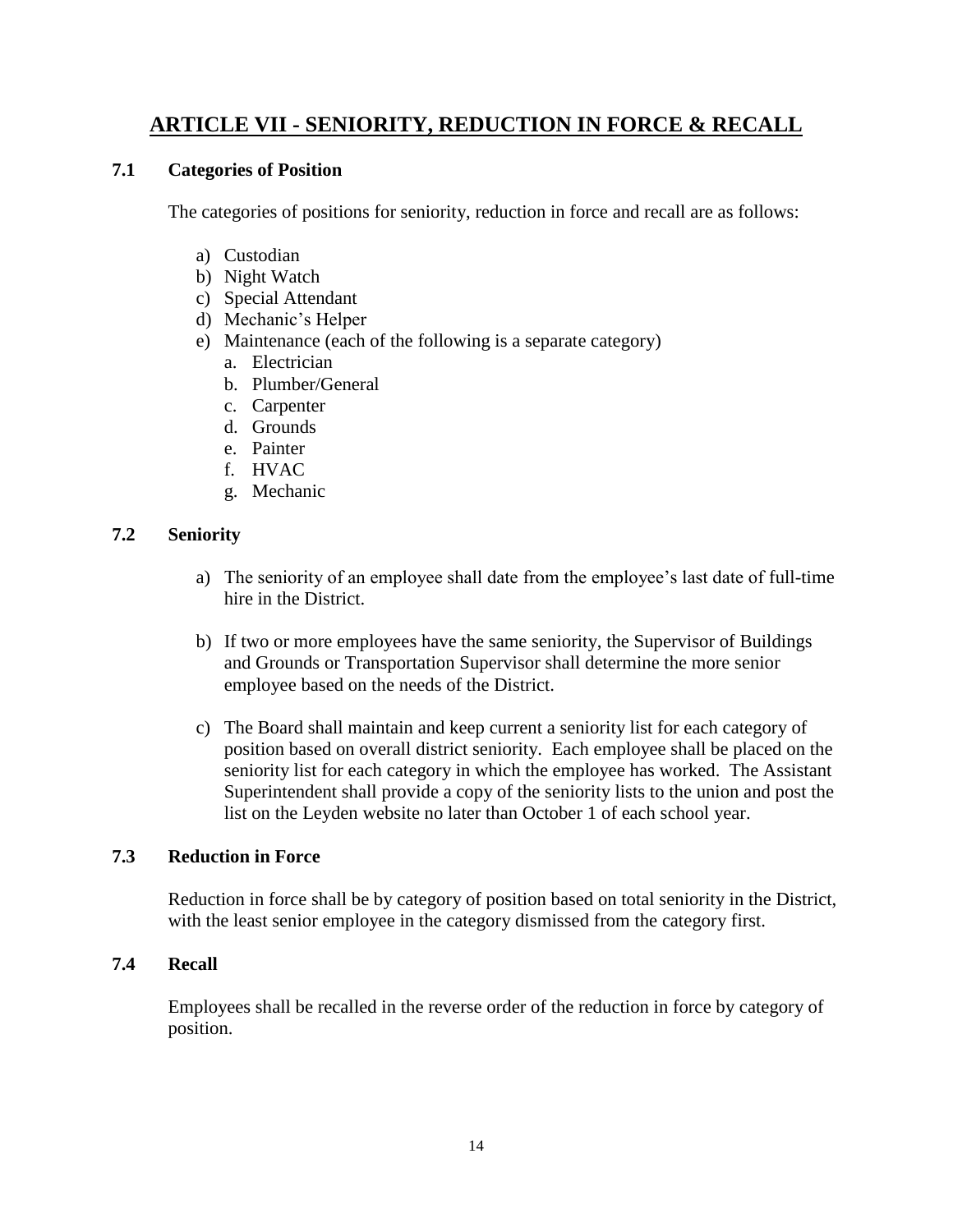# **ARTICLE VIII - GRIEVANCE**

## <span id="page-14-1"></span><span id="page-14-0"></span>**8.1 Grievance Definition**

A grievance is defined as a written claim that there has been a violation, misinterpretation or misapplication of a specific provision of this Agreement.

#### <span id="page-14-2"></span>**8.2 Grievance Procedure**

The parties agree that it is desirable for an employee and the employee's supervising foreman or Transportation Supervisor to resolve problems informally. Accordingly, an attempt to resolve informally shall be made by the employee approaching and discussing the problem with the supervising foreman or Transportation Supervisor before filing a grievance. If a grievance is not resolved informally, it shall be processed in accordance with the following:

Step One. The grievant or Union shall file the grievance in writing with the Supervisor of Building and Grounds or Transportation Supervisor within ten (10) working days of the date of the event giving rise to the grievance. The Supervisor of Building and Grounds or Transportation Supervisor shall confer with the grievant within ten (10) working days of the receipt of the grievance. A decision shall be rendered by the Supervisor of Building and Grounds or Transportation Supervisor to the grievant, in writing, within ten (10) working days of the conference. If the event giving rise to the grievance originates directly from the action of an administrator above the Supervisor of Building and Grounds or Transportation Supervisor, the grievance shall be filed with the Principal within ten (10) working days of the event giving rise to the grievance.

Step Two. If the grievance is not satisfactorily resolved at Step One, the grievant or Union may appeal to the Assistant Superintendent, in writing, within five (5) working days of the date of the reply at Step One. The Assistant Superintendent shall hold a conference within ten (10) working days after receipt of the appeal and render a written decision within ten (10) working days after the conference.

Step Three. If the grievance is not satisfactorily resolved at Step Two, the grievant or Union may appeal to the Superintendent, in writing, within five (5) working days of the date of the Assistant Superintendent's reply at Step Two. The Superintendent shall hold a conference within ten (10) working days after receipt of the appeal and render a written decision within ten (10) working days after the conference.

Step Four. If the grievance is not satisfactorily resolved at Step Three, the grievant or Union may appeal to the Board of Education through the Superintendent. The Grievance must be submitted to the Board within five (5) working days of the date of the Superintendent's decision at Step Three. The Board shall conduct a hearing on the grievance within forty-five (45) calendar days of the date of receipt by the Superintendent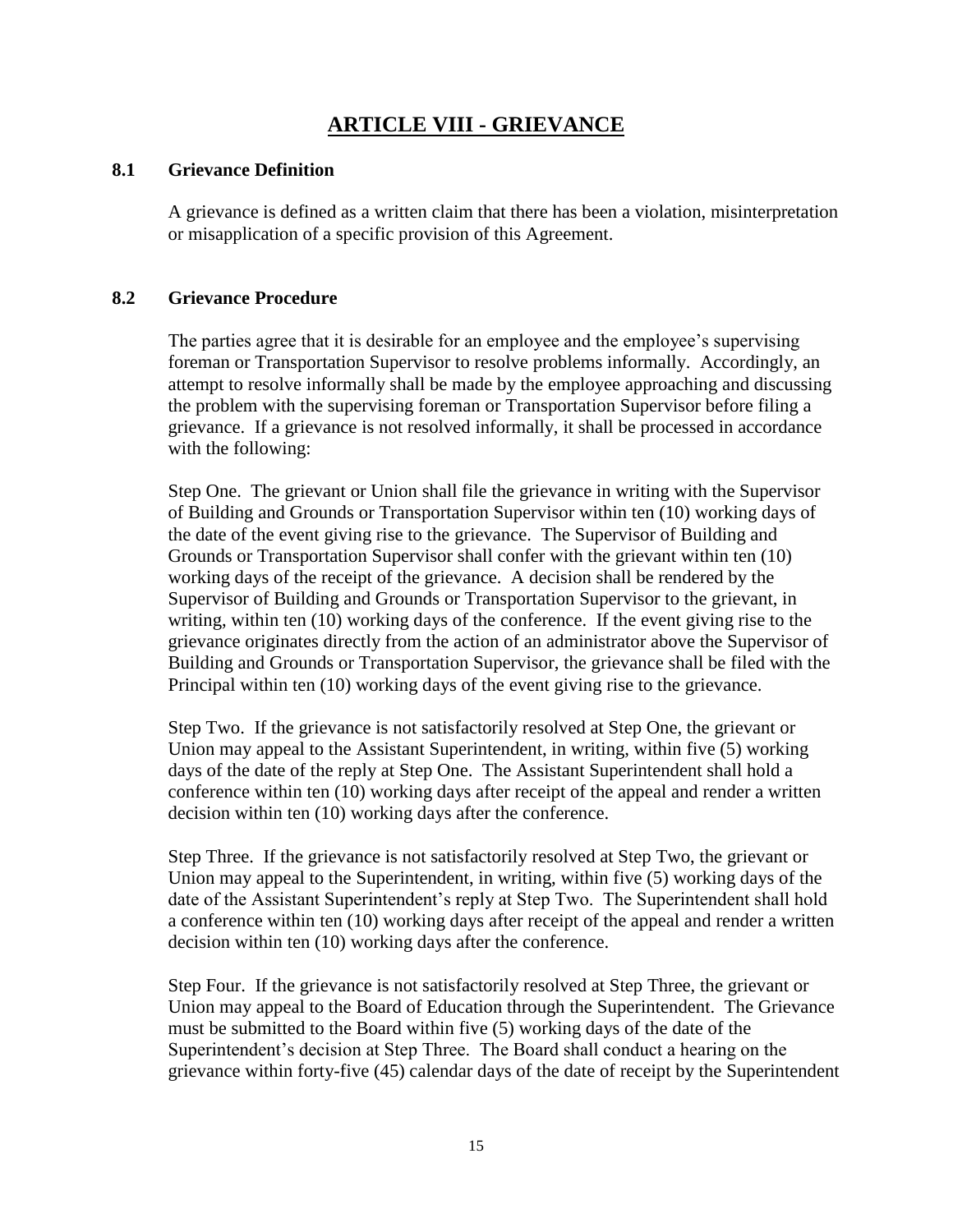of the appeal to the Board. The Board shall render its decision, in writing, within ten (10) working days after the hearing.

Step Five. If the grievance is not satisfactorily resolved at Step Four, the Union may submit the grievance to binding arbitration within fifteen (15) days after receipt of the Board's decision at Step Four, by requesting an arbitrator from the American Arbitration Association and filing a copy of the request with the Superintendent within the fifteen (15) working day period. The selection of the arbitrator shall follow the voluntary labor arbitration procedures of the American Arbitration Association. The fees of the arbitrator and the American Arbitration Association shall be divided equally between the Board and the Union. All other expenses shall be borne by the party incurring them. Either party shall be entitled to have a court reporter present and submit a transcript and post-hearing brief to the arbitrator. Unless the parties split equally the cost of the court reporter and the transcript, the party not requesting the court reporter shall not be entitled to a transcript.

The arbitrator shall have no right to amend, modify, nullify, ignore, add to, or subtract from the provisions of the Agreement and shall decide only the specific issues raised in the written grievance and the replies thereto. The arbitrator's decision shall be based solely upon the specific terms of this Agreement and the relevant facts presented. The arbitrator shall have no authority to decide other matters or to make recommendations.

### <span id="page-15-0"></span>**8.3 Grievance General Provisions**

- 1. An employee who participates in the grievance procedure shall not be subjected to discipline or reprisals because of such participation.
- 2. An employee shall be entitled to Union representation at each step of the grievance procedure. Employees shall be entitled to have a Union representative at any meeting or hearing where discipline of the employee may take place, provided that the unavailability of the representative shall not be cause to delay any meeting or hearing if the employee has been given, if possible, at least 48 hours' notice of the meeting or hearing.
- 3. All grievance records shall be stored in a confidential folder with the employee's regular personnel file after final resolution of the grievance.
- 4. The Board and the Administration will attempt to arrange mutually convenient times and places for meetings and hearings conducted under the grievance procedure; provided, however, the Board and the Administration shall not be required to conduct any grievance meeting or hearing on working time or to pay any employee for time spent in processing any grievance on non-working time.
- 5. The time limits and procedures for grievance processing must be strictly followed. Failure of the grievant or the Union to meet any time limit shall bar submission or further processing of the grievance. Failure of the Board or the Administration to respond within the time limits specified shall permit the grievant or the Union to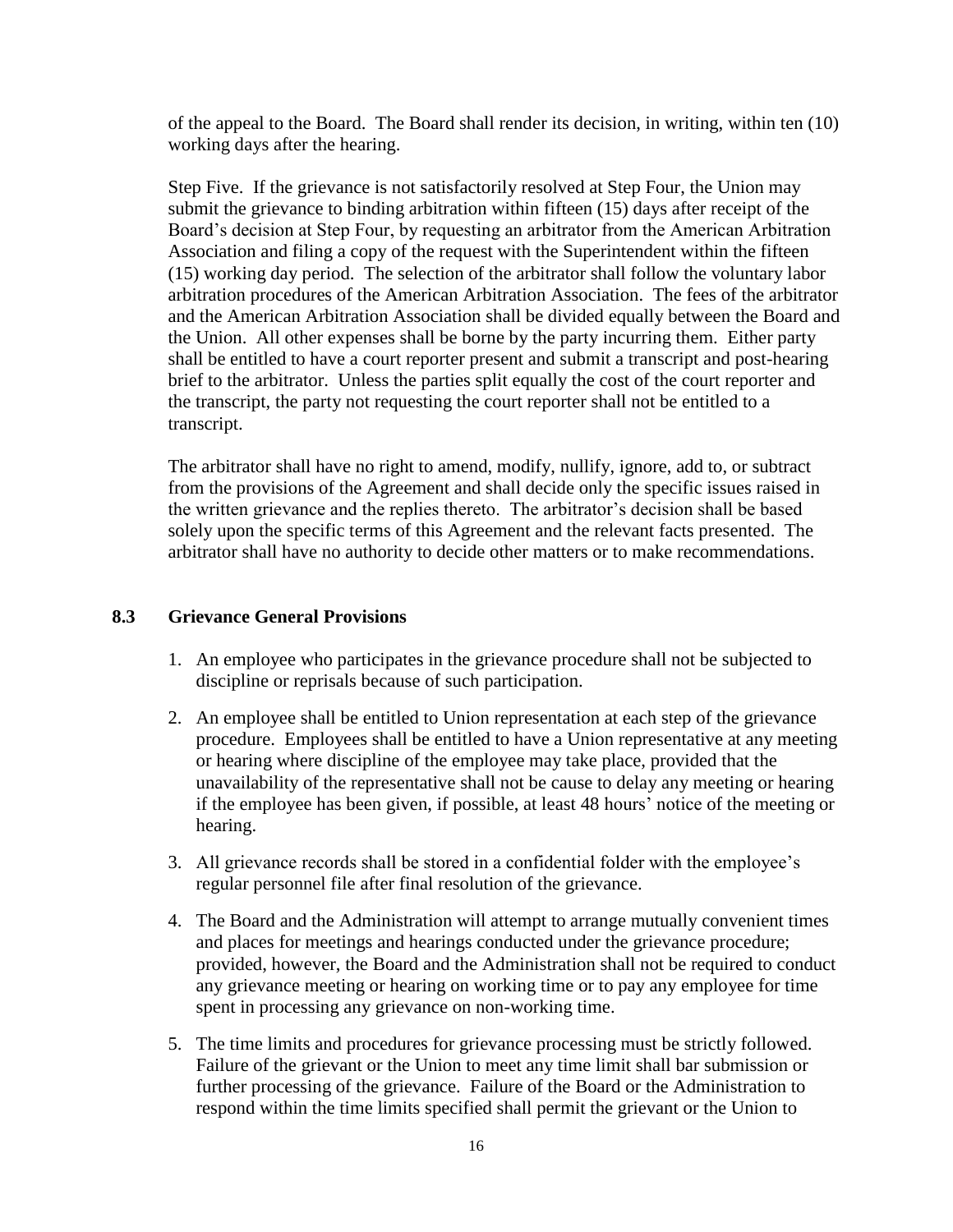proceed to the next step. Time limits may be extended at any step by mutual agreement of the parties in writing. Unless otherwise provided, all time limits in this grievance procedure shall consist of working days on which the District administrative offices are open.

- 6. Upon mutual written agreement of the Union and the Assistant Superintendent, a grievance may be brought directly to the Assistant Superintendent.
- 7. Each grievance must state in writing the specific provisions of the Agreement alleged to have been violated, the facts upon which the grievant relies to establish the alleged violation, and the relief sought. In the case of a grievance filed by the Union, the grievance shall also state the names of all of the employees for whom relief is sought. Grievances may not be modified after submission at Step One without the written agreement of the parties or except as necessary for the Union to respond to facts or provisions of the Agreement raised by the Board or the Administration in reply to the grievance.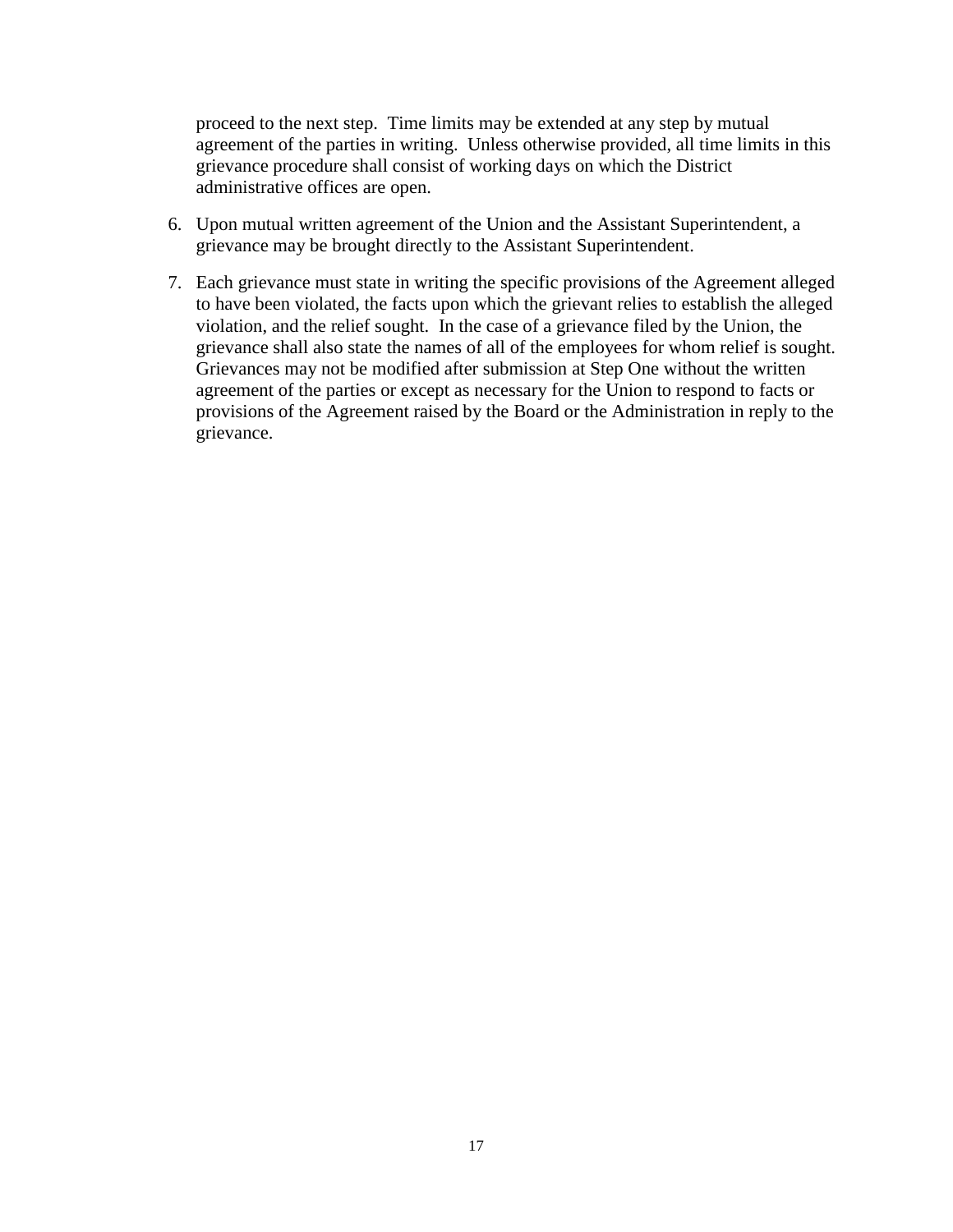# **ARTICLE IX - LEAVES**

#### <span id="page-17-1"></span><span id="page-17-0"></span>**9.1 Sick Leave**

All full-time employees shall be allowed up to thirteen (13) days of paid sick leave days per year, of which two (2) days may be used for emergency leave. These days shall be available July 1, each year. Unused sick leave days shall accumulate from year to year up to a combined maximum of two hundred and sixty (260). This accumulation is available for sick leave needs of the employee and for retirement benefits, but not for additional emergency leave. The Board shall provide each employee with a report of sick leave used by the employee and the dates of such use. The report, issued at the end of the school year, shall also list the total amount of accumulated unused sick leave days.

Sick leave shall be interpreted to mean personal illness, quarantine at home or serious illness; in the immediate family or household. "Immediate family or household" shall include parents, step-parents, spouse, brothers, sisters, children, step-children grandparents, grandchildren, parents-in-law, brothers-in-law, sisters-in-law, and legal guardians.

At the employer's discretion, the employer may require a doctor's certificate as a basis for pay after three (3) consecutive days of absence due to illness in any fiscal year. Certification may be required, thereafter, at any time or whenever abuse is suspected.

Any employee who has patterned absences, such as Mondays and/or Fridays, following a weekend, holiday or vacation, shall not be paid unless there is a major illness that overlaps these days verified by a doctor's certification.

Any employee who calls in sick on the day before or after a holiday, or the day before or after working on a holiday or weekend, shall not receive any sick leave benefit.

Any employee who calls in ill four (4) times on a non-holiday Monday or Friday, will not receive any sick leave benefit. This constitutes a four (4) day total grace period.

All employees must call a foreman or the Transportation Supervisor at least one (1) hour before their start time if they are sick or cannot report to work.

#### <span id="page-17-2"></span>**9.2 Emergency Leave**

Employees eligible for sick leave shall be entitled to use two (2) of their paid sick leave days from the current school year's allotment for paid emergency leave. Emergency leave is intended to allow the employee an opportunity to take care of family emergencies, or urgent business matters that cannot be handled on non-working time without loss of pay. Employees shall apply for emergency leave with the Supervisor of Building and Grounds or Transportation Supervisor who has final approval on emergency leave requests.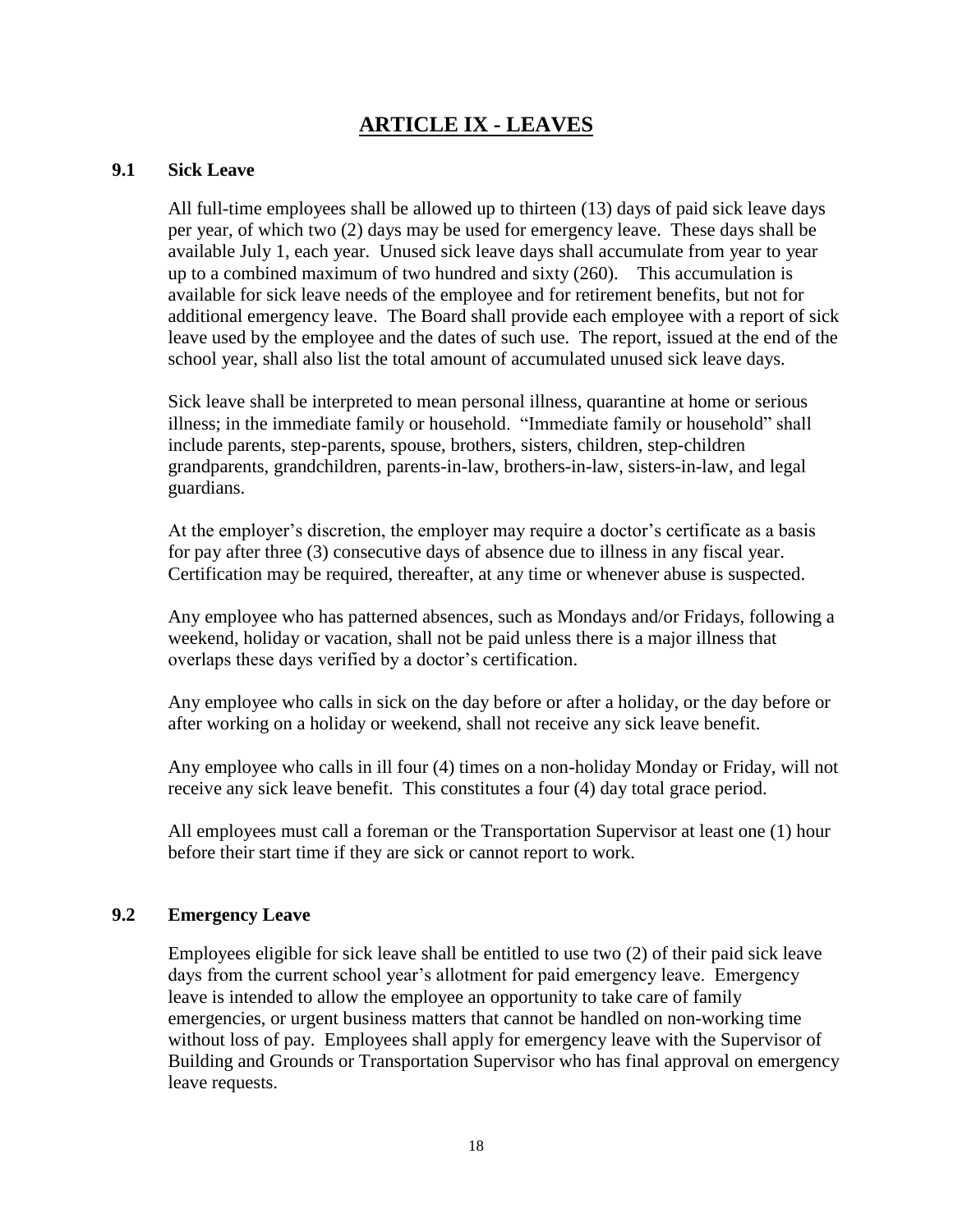## <span id="page-18-0"></span>**9.3 Bereavement Leave**

In the event of the death of a person for which sick leave may be used or a permanent resident of the employee's household, each employee shall be entitled to three (3) days bereavement leave without loss of pay and without loss of emergency or sick leave, provided that the employee may be required to submit to the Assistant Superintendent, or designee, accurate documentation to affirm date, location of funeral, and the employee's relationship to the deceased. Notice of use of bereavement leave must be given in the same manner as notice of emergency leave is given, except that all applications must state the name of the deceased and the relationship of the employee to the deceased. Bereavement leave is non-cumulative.

#### <span id="page-18-1"></span>**9.4 Jury Duty Leave**

Employees who are required to serve on jury duty at times when they would be working shall be paid the difference between their regular salary and the amount received for jury duty, or the employee shall endorse over the check for jury duty to the District to receive their full pay.

Employees may retain any amounts paid as expenses for jury duty. Employees must notify the Assistant Superintendent or designee as soon as possible after being summoned for jury duty and must furnish satisfactory evidence that jury duty was performed on the days for which salary is claimed.

#### <span id="page-18-2"></span>**9.5 Leave of Absence**

A leave of absence may be granted by the Board of Education, in its sole discretion, upon written application, for a serious health condition, military service, or other reasons approved by the Board. No employee, however, shall be granted a leave of absence to seek employment elsewhere. Seniority shall be retained during an authorized leave of absence.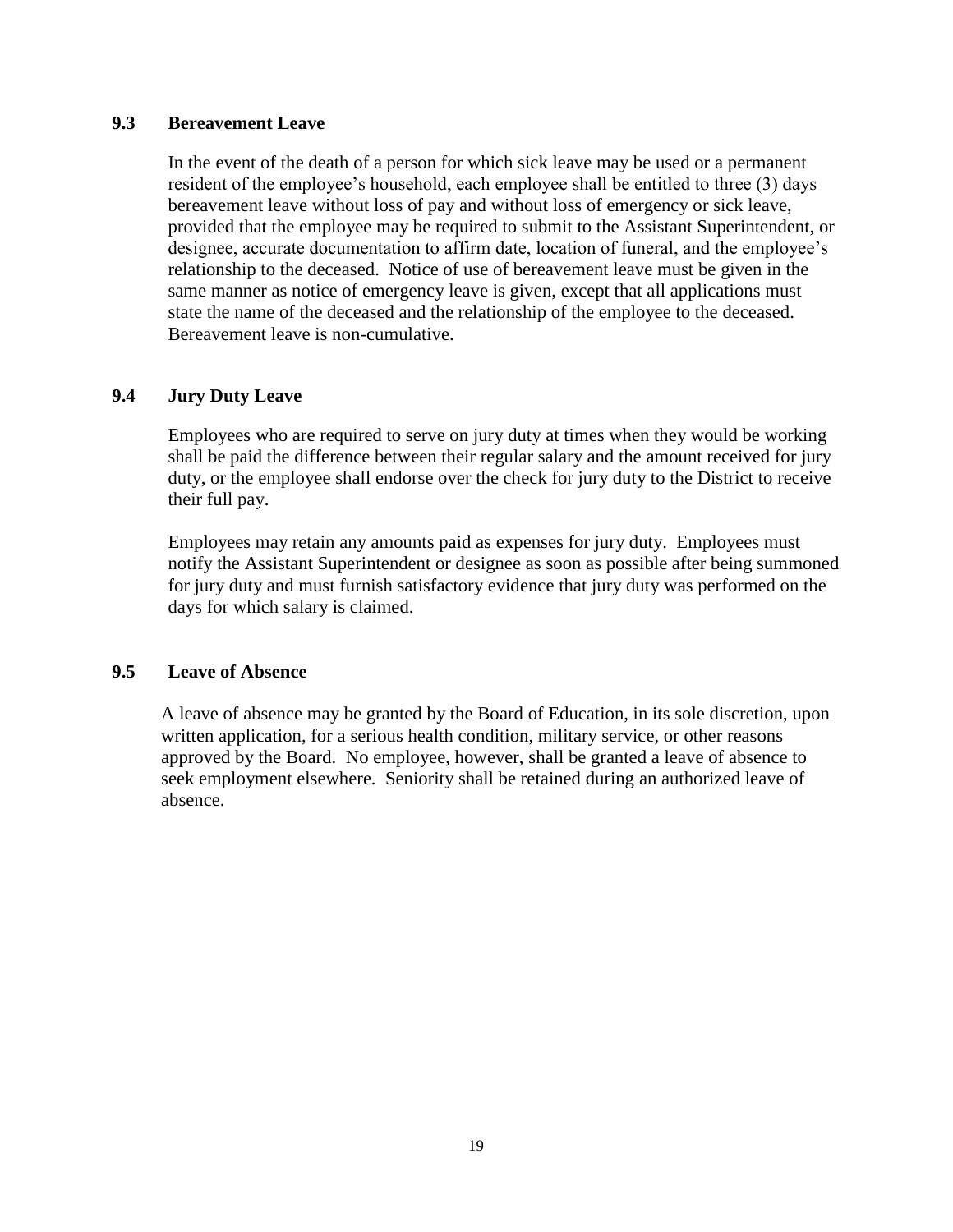# **ARTICLE X - VACATION**

#### <span id="page-19-1"></span><span id="page-19-0"></span>**10.1 Vacation**

Full-time employees shall earn paid vacation days based on full-time continuous service as follows:

- Vacation is earned from the date of hire through June  $30<sup>th</sup>$ , vacation will be prorated as necessary based on 10 days. Vacation will be issued on the fiscal year of July 1 through June 30 thereafter.
- After the first full year of employment through the end of the fifth year  $= 10 \text{ days}$
- Beginning on July 1 after the completion of the sixth year of employment  $= 11$  days
- Beginning on July 1 after the completion of the seventh year of employment  $= 12 \text{ days}$
- Beginning on July 1 after the completion of the eighth year of employment  $= 13$  days
- Beginning on July 1 after the completion of the ninth year of employment  $= 14$  days
- Beginning on July 1 after completion of the tenth fiscal year of employment  $= 15$  days
- Beginning on July 1 after completion of the fifteenth fiscal year of employment  $= 20$  days

For purposes of this Section:

 After the first full year of employment, vacation days will be issued on the fiscal year of July 1 through June 30. There will be no carry-over vacations from fiscal year to fiscal year.

#### <span id="page-19-2"></span>**10.2 Vacation Period**

Unused vacation days shall be lost and not carried over to the following fiscal year or be compensated.

Vacations may not be taken during the following times, unless approved by the Supervisor of Building and Grounds or Transportation Supervisor:

- The week preceding the opening and closing day of school for teachers.
- The week of the opening and closing date of school for teachers.

Except for the initial 5 days of vacation, all vacations must be applied for by May 1 for vacation to be taken in the next fiscal year. Notification of the vacation schedule will be given to the employees by June 1 if reasonably possible.

During the months school is in session no more than one maintenance/special attendant employee and one custodian/full-time night watch per school shall be on vacation at the same time, unless approved by the Supervisor of Buildings and Grounds. During the months school is in session no more than one mechanic or mechanic helper shall be on vacation at the same time, unless approved by the Transportation Supervisor.

During the months when school is not in session, no more than one-third of custodians, maintenance personnel, mechanic, or mechanic helpers may be away on vacation at the same time.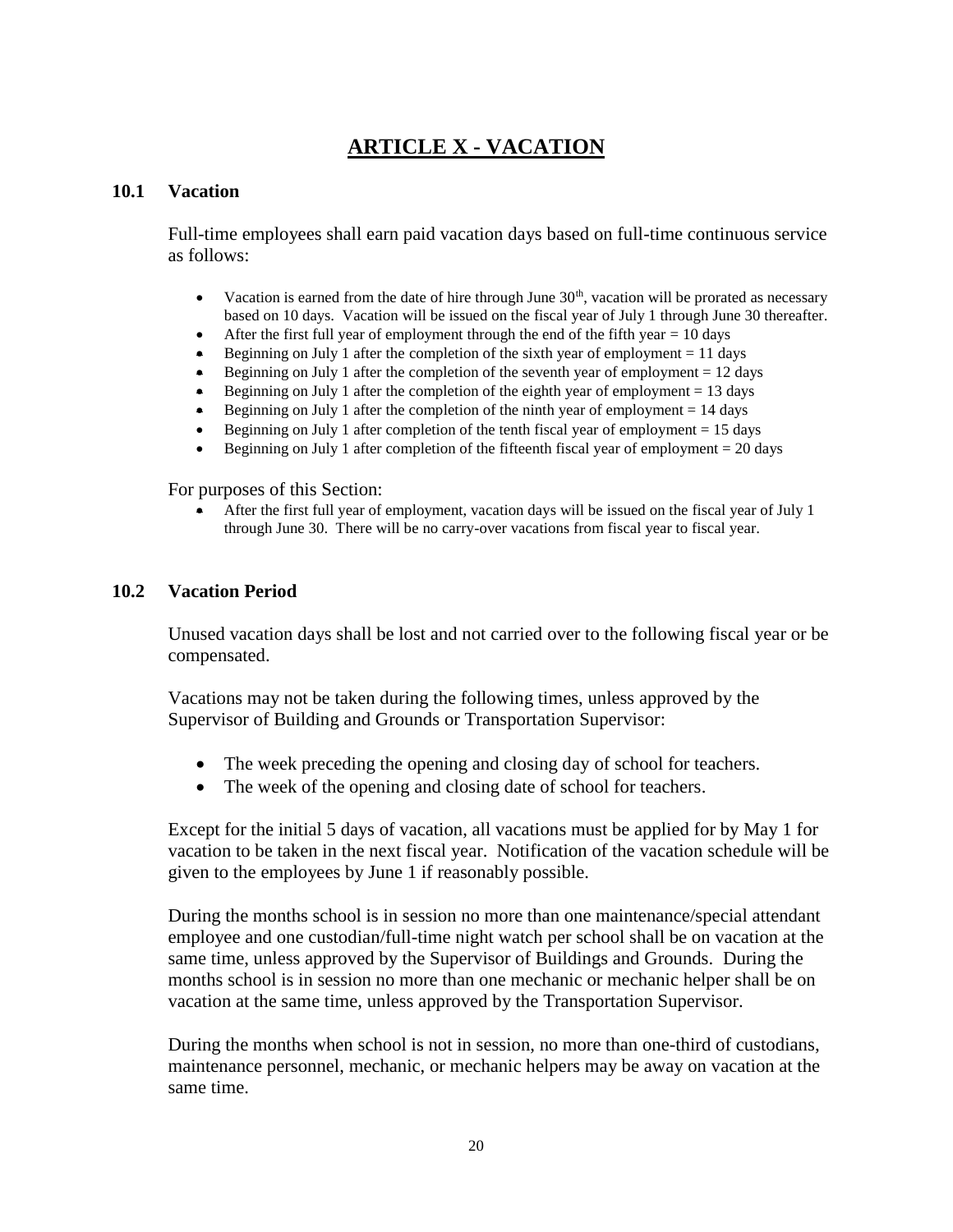If there are duplications of requests, the more senior employee's request shall be considered first. The Supervisor of Building and Grounds or Transportation Supervisor shall make the final decision in the supervisor's sole discretion on the specific vacation period, based on the work requirements of the district.

Once vacation is approved by the Supervisor of Buildings and Grounds, no further changes can be made for your vacation time. The reason for a change must be a major life-changing event such as a death of a spouse, divorce between the employee and spouse, or documented serious illness of the employee or spouse.

Vacation status for the Mechanic and Mechanic helper shall fall under the discretion of the Transportation Supervisor.

## <span id="page-20-0"></span>**10.3 Vacation Splitting**

Unless approved by the Supervisor of Buildings and Grounds or the Transportation Supervisor, employees with full-time service shall be allowed to split the total available vacation time as follows:

- One to five years no more than 3 segments
- Six to ten years no more than 4 segments
- Eleven to fifteen years no more than 4 segments
- Sixteen years and beyond no more than 5 segments

#### <span id="page-20-1"></span>**10.4 Extension of Vacation**

<span id="page-20-2"></span>An employee shall be entitled to earned vacation only. Additional time off as an extension of vacation, even though the extended time would be without pay, shall not be permitted.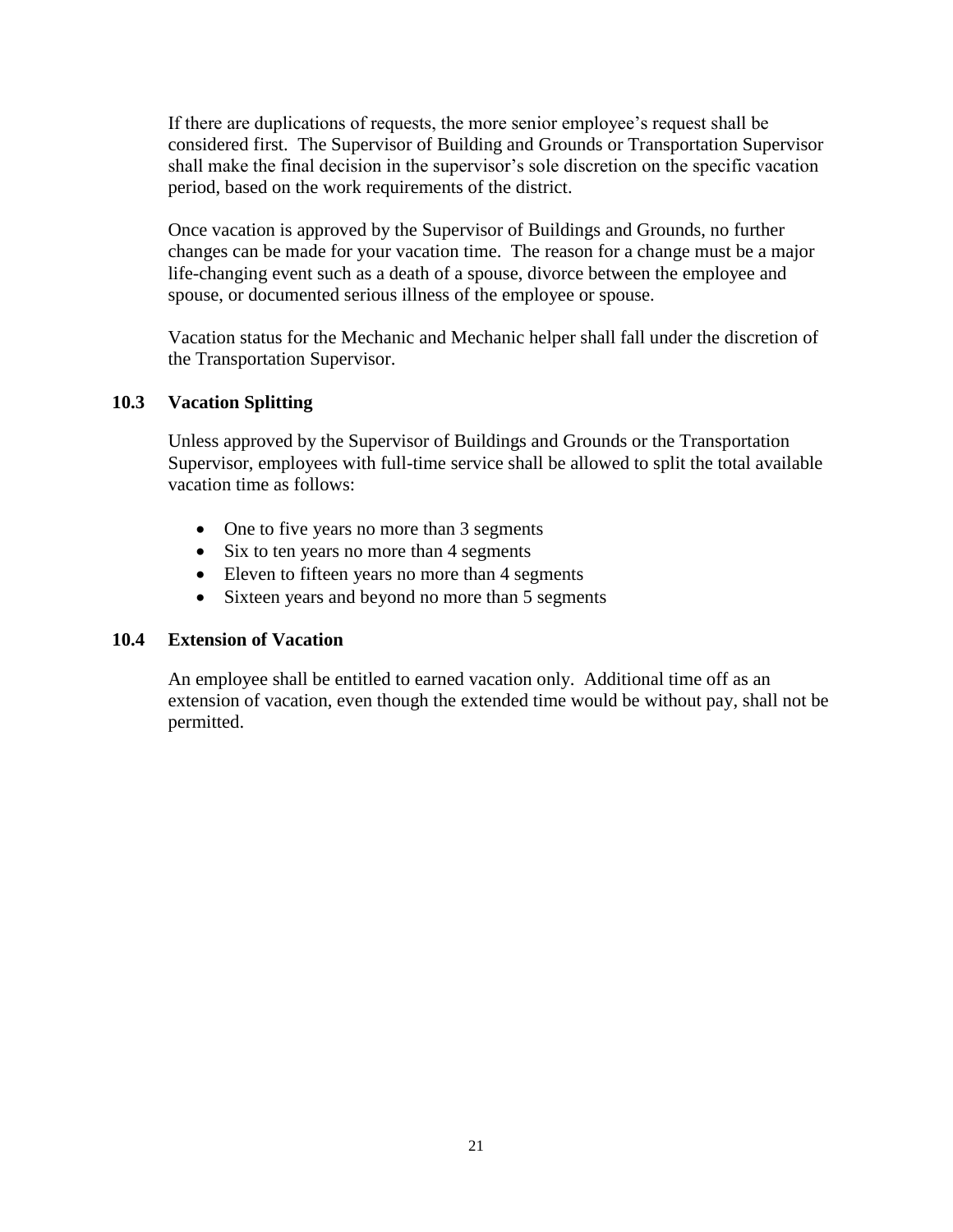# **ARTICLE XI - HOLIDAYS**

#### <span id="page-21-0"></span>**11.1 Holidays with Pay**

<span id="page-21-1"></span>Each full-time employee shall be granted the day off with pay on fifteen (15) holidays or days observed as determined by the Board, in its sole discretion, at the beginning of each school year, provided the employee worked the last regular working day prior to the holiday and the next working day following the holiday. A working day is defined as when the administration offices are open, so long as the employee is scheduled to work that day. Authorized paid vacation and sick leave are considered as working days as related to the above statement.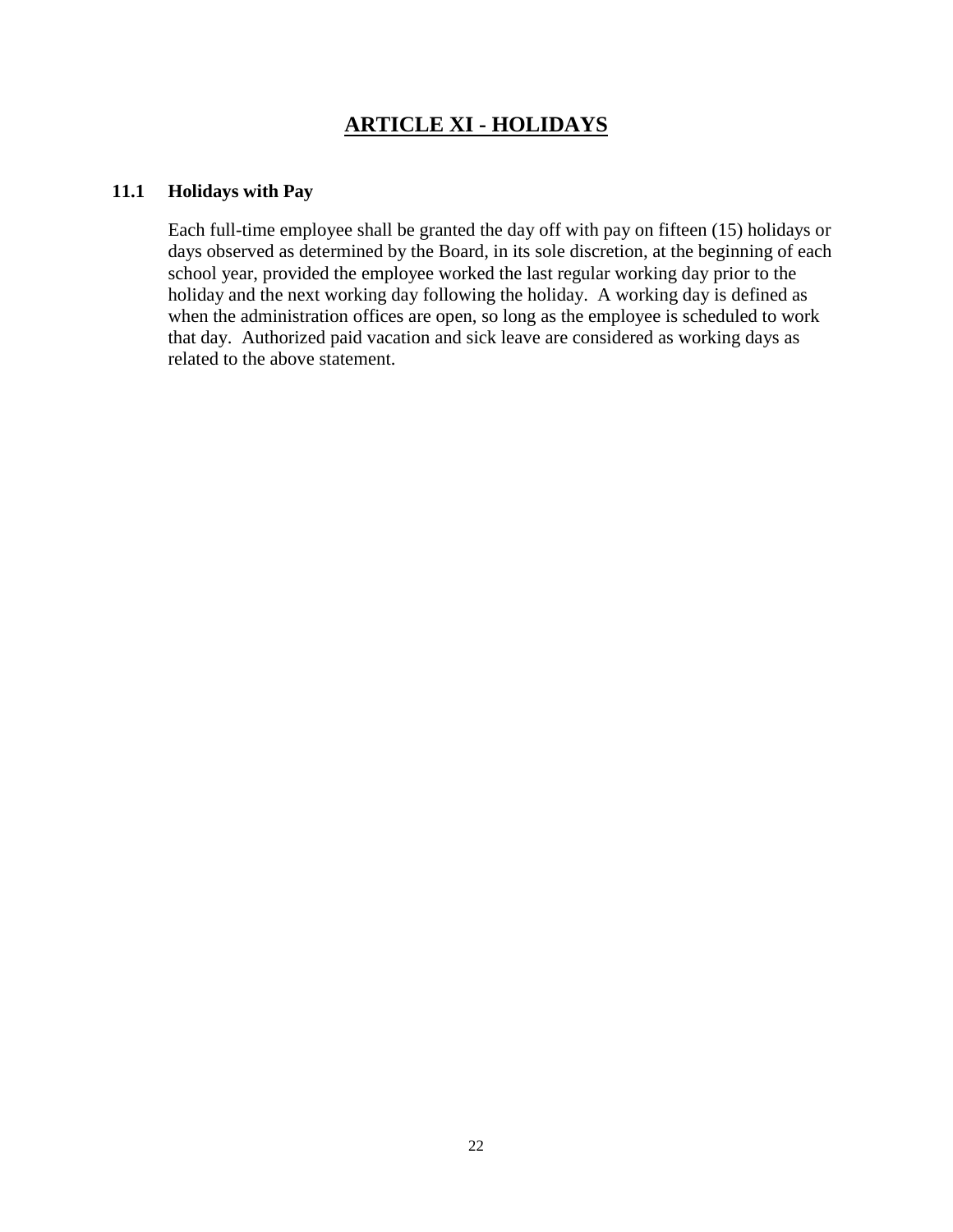# **ARTICLE XII - HOURLY WAGE**

#### <span id="page-22-0"></span>**12.1 Hourly Wage**

For each year of this agreement, the hourly wage for each employee who was employed by the Board during the immediately preceding school year shall be increased over the employee's hourly wage for such immediately preceding year as follows:

| 2020-2021 3.0% plus \$.25 per hour |  |  |  |
|------------------------------------|--|--|--|
|                                    |  |  |  |
|                                    |  |  |  |
|                                    |  |  |  |
| 2024-2025 2.5% plus \$.10 per hour |  |  |  |

The base hourly rates for new employees shall be as follows:

|             | 2020-2021    | 2020-2021    | 2022-2023    | 2023-2024    | 2024-2025    |
|-------------|--------------|--------------|--------------|--------------|--------------|
|             |              |              |              |              |              |
| Custodian*@ | \$18.34/hour | \$18.62/hour | \$18.62/hour | \$18.90/hour | \$18.90/hour |
| Full-time   |              |              |              |              | \$20.90/hour |
| Night Watch | \$20.34/hour | \$20.62/hour | \$20.62/hour | \$20.90/hour |              |
| Special     | \$22.02/hour | \$22.35/hour | \$22.35/hour | \$22.69/hour | \$22.69/hour |
| Attendant   |              |              |              |              |              |
| Mechanics   |              |              | \$22.35/hour |              |              |
| Helper      | \$22.02/hour | \$22.35/hour |              | \$22.69/hour | \$22.69/hour |
| Maintenance | \$26.91/hour | \$27.31/hour | \$27.31/hour | \$27.72/hour | \$27.72/hour |

\*Night shift bonus for custodians  $=$  \$0.35/hour

@ When covering for the full-time watch position, the bonus for custodians is \$2.00/hour and will not include the \$0.35/hour bonus

Non-maintenance employees assigned to maintenance work by a supervisor shall receive maintenance pay after working three (3) consecutive days. The maintenance pay shall then be paid from the first day and will continue for each consecutive day worked on maintenance, and shall be the lowest maintenance rate or the employee's current rate plus \$2.00/hour.

### <span id="page-22-1"></span>**12.2 Net Salary Increase after Application of Insurance Premium Increase**

The Board and the Union recognize that health insurance premiums may increase over the term of this contract at a rate greater than the rate of wage increases. It is desirable that increases in employee premium costs will not prevent employees from receiving a net wage increase after application of the cost of health insurance premiums. The Board shall provide the Union with a report each year promptly after health insurance premiums are set for the school year showing the difference between each employee's gross pay and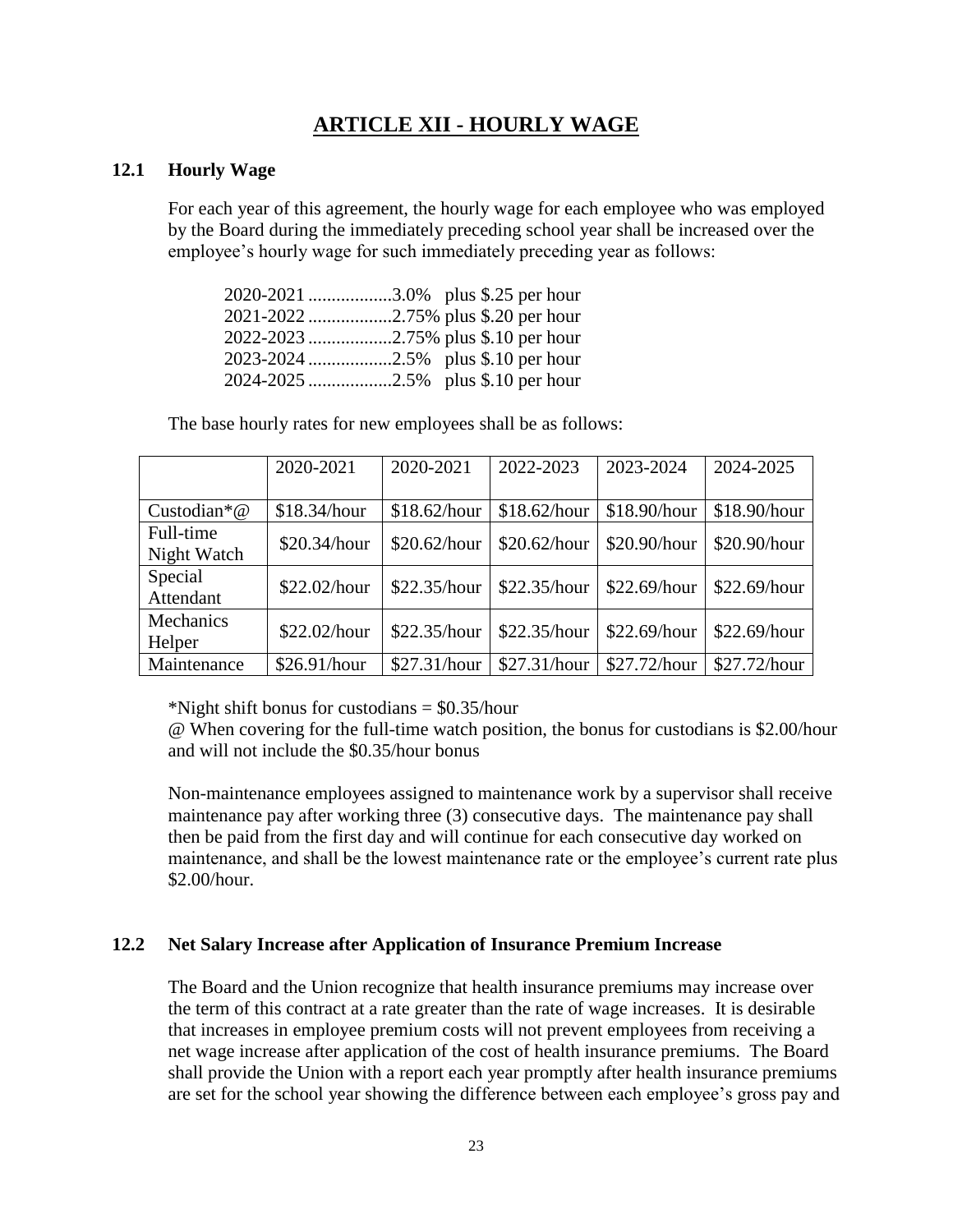<span id="page-23-0"></span>the net pay after subtraction of the employee's share of the health insurance premium. At the written request of the Union to the Board, the Board and the Union shall meet to negotiate the impact of health insurance premium increases on any employee who does not receive a net pay increase.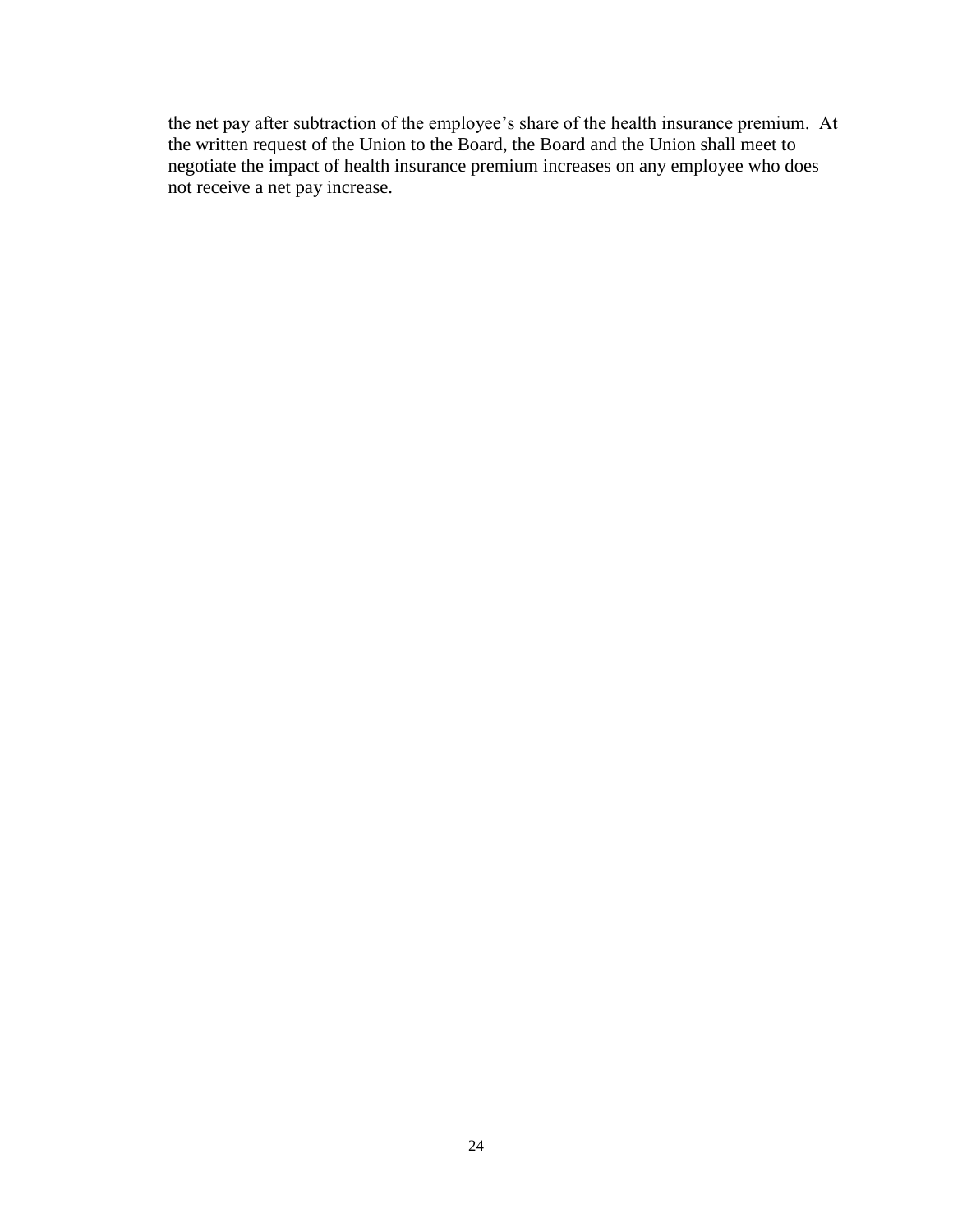# **ARTICLE XIII - BENEFITS**

#### <span id="page-24-0"></span>**13.1 Health and Dental Coverage**

The Board shall provide a medical and dental insurance program with coverage for fulltime employees and benefits substantially the same to those provided to support staff in other bargaining units. Additionally, the Board may make a lower cost medical and dental insurance program available. Medical and dental premiums, for single or family coverage, shall be paid as indicated below:

2020-2021 – 83% District and 17% employee

2021-2022 – 82% District and 18% employee

2022-2023 – 82% District and 18% employee

2023-2024 – 82% District and 18% employee

2024-2025 – 81% District and 19% employee

Premiums shall be calculated each year on substantially the same basis as for other support staff bargaining units.

The Board will provide funds for a Health Care Account (HCA) for each employee or retiree covered by the insurance program. The funds provided for the HCA will be \$300.

The Insurance Committee including two employees annually appointed by the Union and two administrators annually appointed by the Board and a maximum of two staff members from each of the other affected employee groups shall meet twice annually or as needed to review the District's insurance program and make recommendations to the Board. All recommendations presented to the Board will include information related to the opinion of each committee member.

<span id="page-24-1"></span>If the District becomes subject to a tax or penalty in the nature of a Cadillac Plan Excise Tax (either directly for self-insured coverage or indirectly through an insurer for fullyinsured coverage) under the Affordable Care Act for any calendar year, the members participating in a medical/dental plan to which the Cadillac Plan Excise Tax applies (or the specific coverage option to which the Cadillac Plan Excise Tax applies, if the Cadillac Plan Excise Tax does not apply to all coverage options under such plan) shall reimburse the District for the full amount of the Cadillac Plan Excise Tax through an automatic corresponding increase in the member share of the insurance premium for that calendar year. This premium increase will be in addition to the increase provided for above and will not be subject to the premium caps set forth above.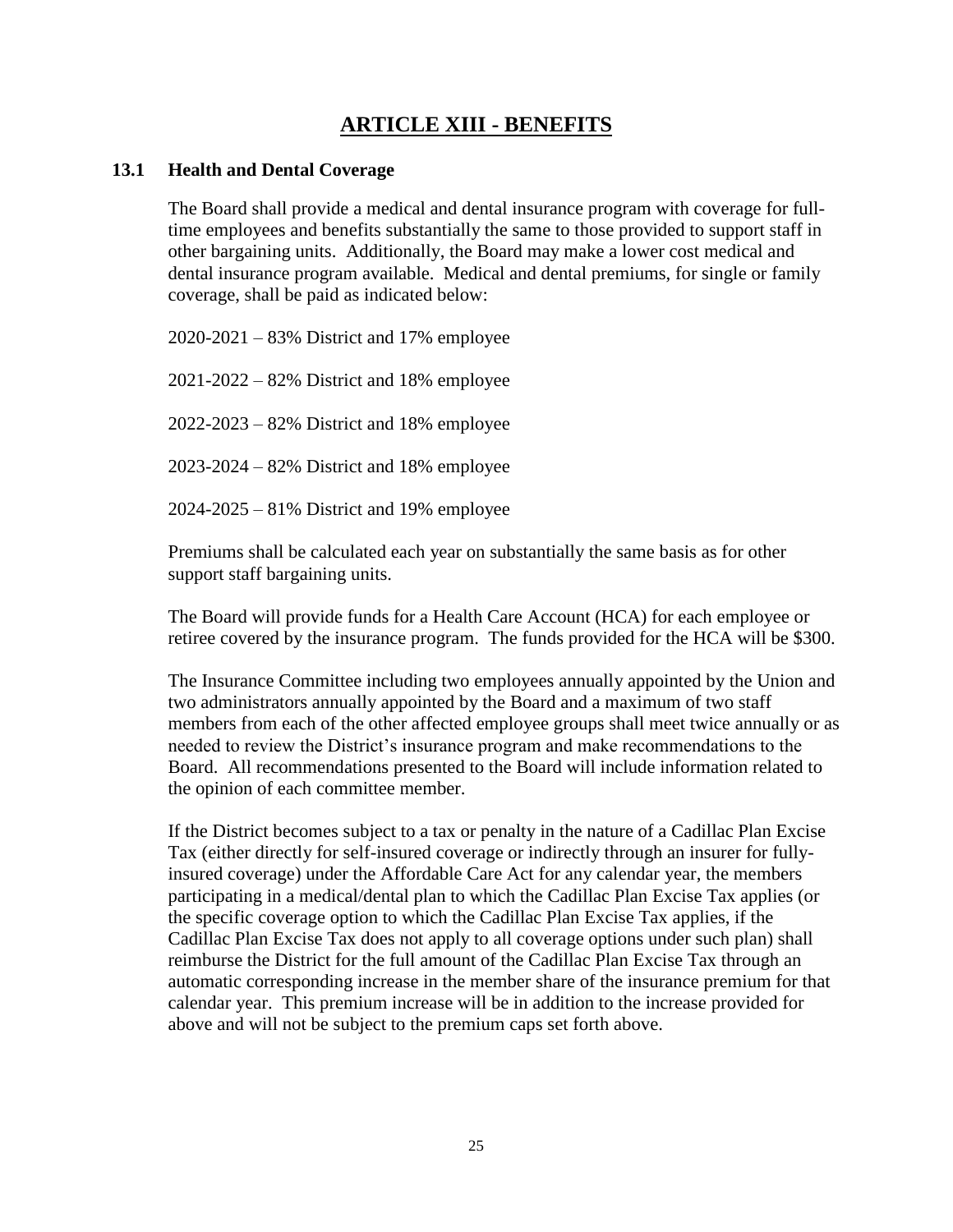## **13.2 Term Insurance**

The Board of Education shall provide term life insurance in the amount of \$25,000 for full-time employees. Premiums will be paid by the Board.

## <span id="page-25-0"></span>**13.3 Flexible Benefit Plan**

All full-time employees shall be eligible for participation in the Flexible Benefit Plan in accordance with the provisions of IRC Section 125 and 129. The cost of administering this plan shall be borne by the Board, and the Board shall have the right to select the provider of the plan.

## <span id="page-25-1"></span>**13.4 Retirement**

Upon retirement from the School District, and having met IMRF eligibility, on or after age 55 and ten (10) continuous years of full-time service at Leyden, a full-time 40 hour per week-employee shall be allowed to participate in the District's health and dental insurance program on the same basis as current employees until the employee reaches the age of eligibility for Medicare. Upon reaching the age of eligibility for Medicare, and if Medicare eligible, the employee may participate in the Board's Medicare supplement program by paying the full premium cost.

## **13.5 Retirement Severance Pay**

Retirement severance will be given to employees who are eligible for sick leave. A minimum of ten (10) continuous years of full-time service at Leyden and a minimum age of 55 years at time of retirement are required to qualify for this benefit; provided, however, this benefit does not apply to an employee released from duties because of misconduct or poor performance. Accumulated unused sick leave not used for service credit from the Illinois Municipal Retirement Fund will be multiplied by \$25 per day to determine the retirement severance pay.

#### <span id="page-25-2"></span>**13.6 New Employees and Fringe Benefits**

<span id="page-25-3"></span>New full-time employees shall have an 89 day waiting period before applicable fringe benefits shall be in effect. These shall be limited to health, dental, and term life insurance.